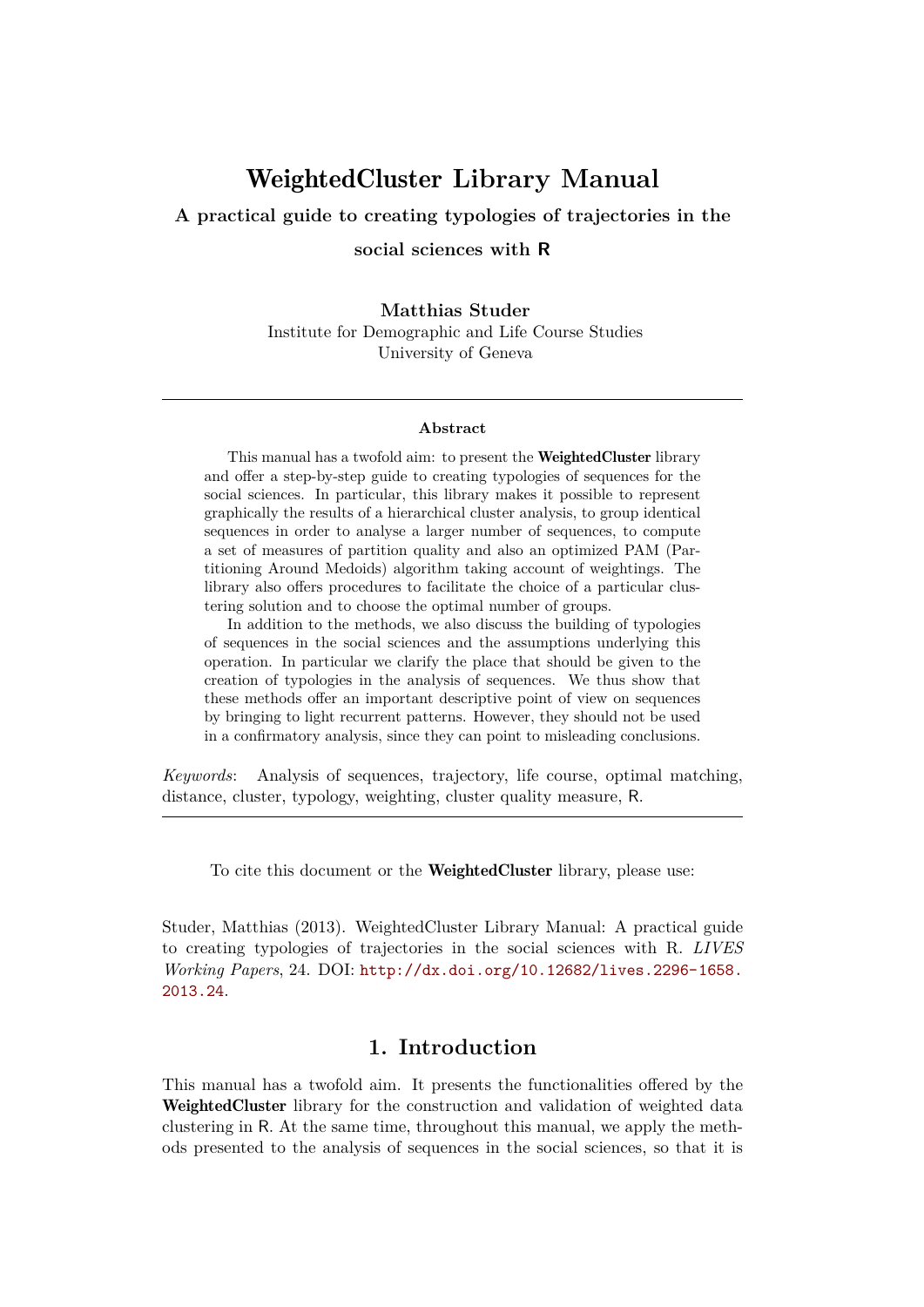also a step-by-step guide to building typologies of sequences. We also discuss some sociological implications and assumptions underlying these analyses.

In a general way, cluster analysis aims to construct a grouping of a set of objects in such a way that the groups obtained are as homogeneous as possible and as different from one another as possible. There are many different methods for performing this task, whose pertinence depends in particular on the objects analysed. The methods presented in this manual and available in the **Weight**edCluster library are based on a measure of dissimilarity between the objects, which makes it possible to *compare* two objects by quantifying their similarity.

We present two stages of cluster analysis based on dissimilarities: first the algorithms for grouping the objects and then the measure of the quality of the results obtained. This second stage is essential, since all the cluster analyses presented produce results, whether they are pertinent or not [\(Levine 2000\)](#page-26-0). These measures also provide valuable help in choosing the best grouping from among the solutions resulting from different algorithms or in selecting the optimal number of groups. To do so, we use here the methods offered by the **WeightedClus**ter library, such as a highly optimized PAM (Partitioning Around Medoids) algorithm or computation and visualization of the quality of a set of clustering solutions.

The particularity of the **WeightedCluster** library is that it takes account of the weighting of the observations in the two phases of the analysis previously described. There are at least two situations in which the use of weighting proves indispensable. Firstly, survey data are often weighted to correct representativity bias. In such cases, it is essential to use the weights in the clustering procedures so that the results are not biased. Secondly, weighting makes it possible to group the identical cases, which considerably reduces the memory and computing time used. Section [A](#page-27-0) presents in detail the functionalities offered by the WeightedCluster library to automate this grouping. The WeightedCluster library offers functions to include weightings only for analyses for which, so far as we know, there are currently no other libraries which already do it. If this were to be the case, as for the hierarchical clustering procedures, we present the existing solutions.

As previously mentioned, this manual also aims to be a step-by-step guide to constructing of typologies of trajectories in R. As such, it is intended for a wide audience, and for this reason the most technical or most advanced parts are reserved for an appendix.  $\frac{1}{1}$  $\frac{1}{1}$  $\frac{1}{1}$  This approach will also lead us to discuss the sociological implications and assumptions underlying cluster analysis.

In this manual, we illustrate the methods presented with the aid of data from the study by [McVicar and Anyadike-Danes](#page-26-1) [\(2002\)](#page-26-1), available in TraMineR [\(Gabad](#page-25-0)inho *[et al.](#page-25-0)* [2011\)](#page-25-0), which will enable the reader to reproduce the set of analyses presented. These data describe the transition from school to work of young people in Northern Ireland, in the form of sequences of monthly statuses. The

<span id="page-1-0"></span><sup>1</sup>However, a knowledge of the basic operations of sequence analysis is assumed. If this is not the case, an introduction to their practical implementation with TraMineR is available in [Gabadinho](#page-25-0) *et al.* [\(2011\)](#page-25-0).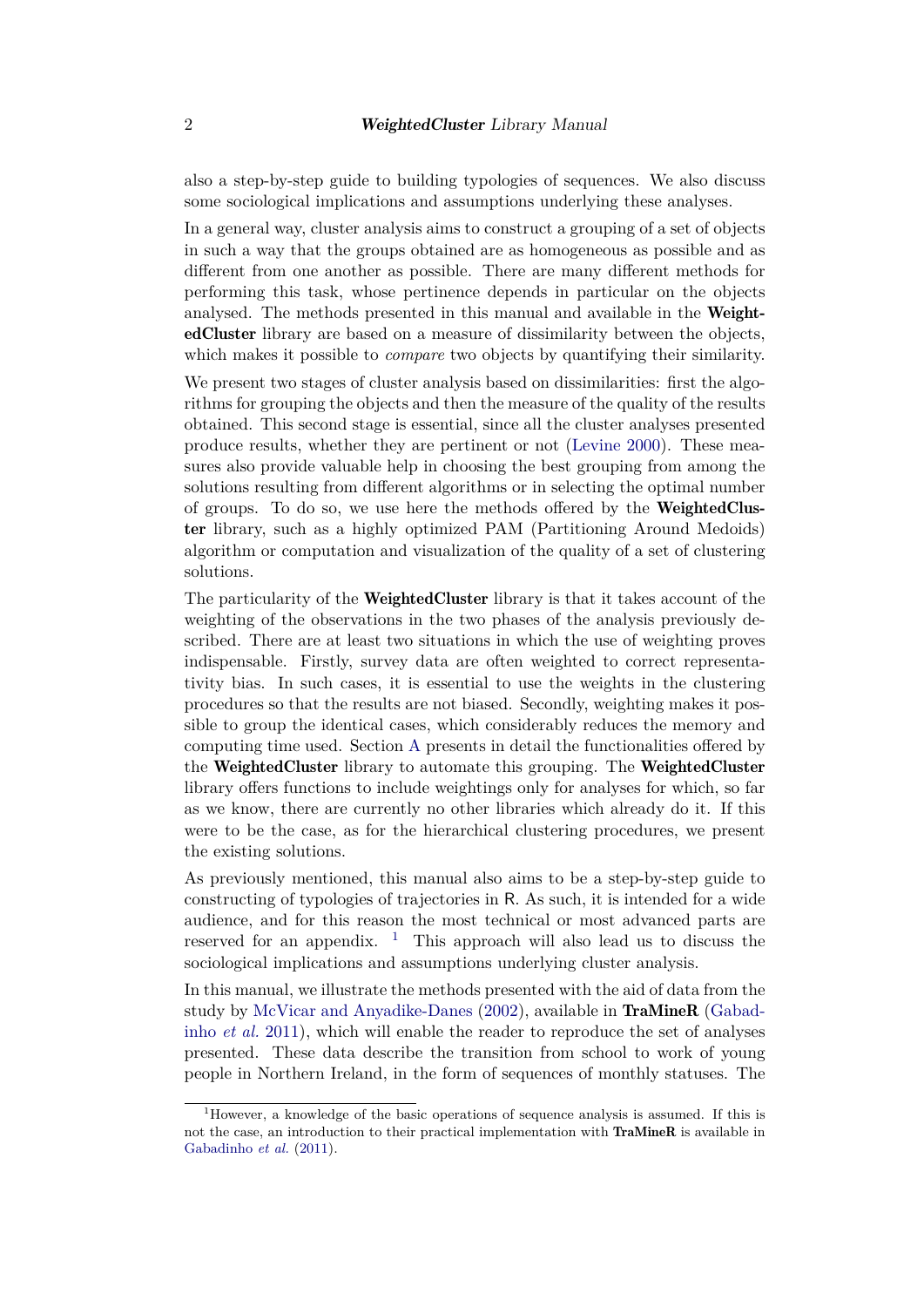original aim of the study was to "identify young people 'at-risk' at age 16 and characterize their post-school career trajectories". This data set provides weights to correct representativity bias.

This manual is organized as follows. We start by presenting the theoretical issues raised by the construction of sequence typologies in the social sciences before turning to the cluster analysis methods as such. We then briefly summarize the different stages of cluster analysis before presenting several clustering algorithms available in R for weighted data. We then present several measures of the quality of a clustering and the main uses that can be made of them. Finally, we discuss the issues in the interpretation of cluster analysis and the risks that are entailed when one analyses the links between types of trajectories and explanatory factors, which is a common practice in the social sciences.

# **2. Typology of sequences in the social sciences**

The creation of a typology is the method most used to analyse sequences [\(Hol](#page-26-2)[lister 2009;](#page-26-2) [Aisenbrey and Fasang 2010;](#page-25-1) [Abbott and Tsay 2000\)](#page-25-2). This procedure aims to identify the recurrent patterns in the sequences or, in other words, the typical successions of states through which the trajectories run. The individual sequences are distinguished from one another by a multitude of small differences. The construction of a typology of sequences aims to efface these small differences so as to identify types of trajectories that are homogeneous and distinct from one another.

This analysis seeks to bring out recurrent patterns and/or "ideal-typical sequences" [\(Abbott and Hrycak 1990\)](#page-25-3). These patterns can also be interpreted as interdependences between different moments in the trajectory. The search for such patterns is thus an important question in several issues in the social sciences [\(Abbott 1995\)](#page-25-4). In particular it makes it possible to bring to light the legal, economic or social constraints that shape the construction of individual life courses. As [Abbott and Hrycak](#page-25-3) [\(1990\)](#page-25-3) note, while typical sequences can result from constraints, these typical sequences can also act on reality by serving as models for the actors, who anticipate their own future. These different possibilities of interpretation make the creation of typologies a powerful tool. In the study by [McVicar and Anyadike-Danes](#page-26-1) [\(2002\)](#page-26-1) for example, such an analysis should make it possible to identify the successions of states that lead to "at-risk" situations i.e. ones marked by a high rate of unemployment.

This grouping procedure is based on a *simplification* of the data. It thus offers a descriptive and exploratory point of view on the trajectories. By simplifying the information, one can identify the main characteristics and patterns of the sequences. However, there is a risk that this *simplification* is *unjustified* and does not correspond to the reality of the data. In other words, it is possible that the types identified are not clearly separated from one another or that they are not sufficiently homogeneous. This risk has often been neglected in the literature. As [Levine](#page-26-0) [\(2000\)](#page-26-0) in particular points out, all cluster analyses produce a result, whether it is pertinent or not. It is therefore always possible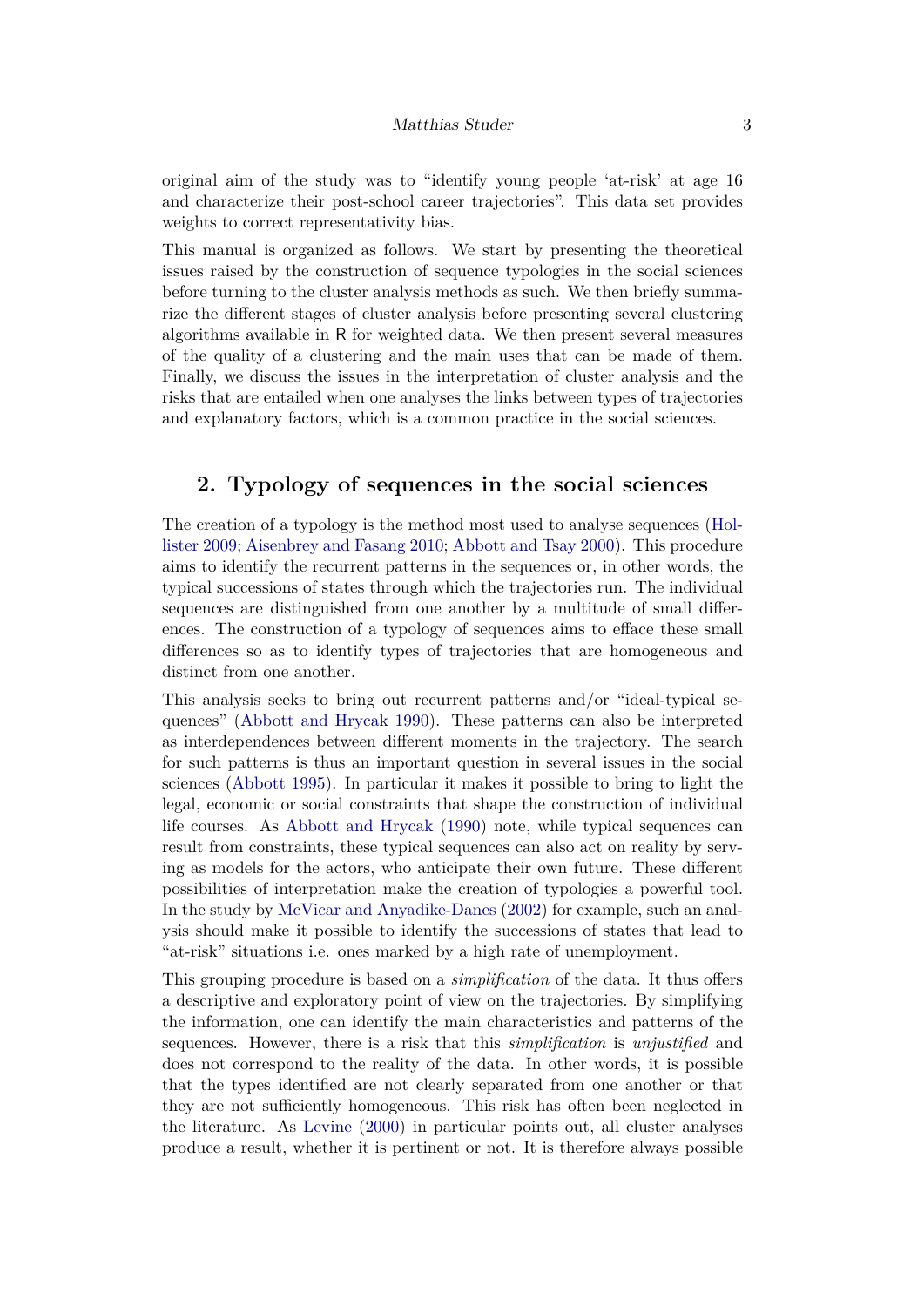to interpret the results and make a theory out of them which often declares itself "without preliminary assumptions" or "flowing from the data", although this typology may also be the produce of a statistical artefact.

According to [Shalizi](#page-27-1) [\(2009\)](#page-27-1), the pertinence of a typology depends on three conditions. First, and this is the most important, the typology must not be dependent on the sampling, which means it must be generalizable to other observations. Secondly, a typology should extend to other properties. Finally, the typology obtained should also be grounded by a theory of the domain analysed. [Shalizi](#page-27-1) [\(2009\)](#page-27-1) gives two examples to illustrate his remarks. The classification of animal species, created on the basis of physical characteristics, also applies to other characteristics such as the song of a bird. By contrast, the classification of the stars into constellations made it possible to construct ungrounded theories.

For all the previously mentioned reasons, the WeightedCluster package provides several indexes to measure the quality of a partition obtained using an automatic grouping procedure. In our view, the use of such measures is an essential stage in validating the results and, in a more general way, of making the results of sequence analysis using clustering more credible.

Having presented the theoretical issues around cluster analysis, we turn to the practice, by presenting the different stages of cluster analysis.

### **3. Installation and loading**

To use the WeightedCluster library, it has to be installed and loaded. It only has to be installed once, but it has to be reloaded with the library command each time R is started. These two stages are performed in the following way:

```
R> install.packages("WeightedCluster")
R> library(WeightedCluster)
```
# **4. Stages of cluster analysis**

In a general way, cluster analysis takes place in four stages which we shall examine in more detail. First the *dissimilarities* are computed. These are then used to *group similar sequences* into types that are as homogeneous as possible and as different as possible from one another. Generally several different algorithms and different numbers of groups are tested. For each of the groupings obtained, the *quality of the clustering* is then computed. These measures make it possible to guide the choice of a particular solution and validate it. Finally, the results of the analysis are *interpreted* and, as appropriate, the association between the grouping obtained and other variables of interest is computed.

In this manual, we shall discuss the last three stages of the analysis. We offer here only an introduction to computation of the dissimilarities between sequences. In particular it should be noted that a dissimilarity measure is a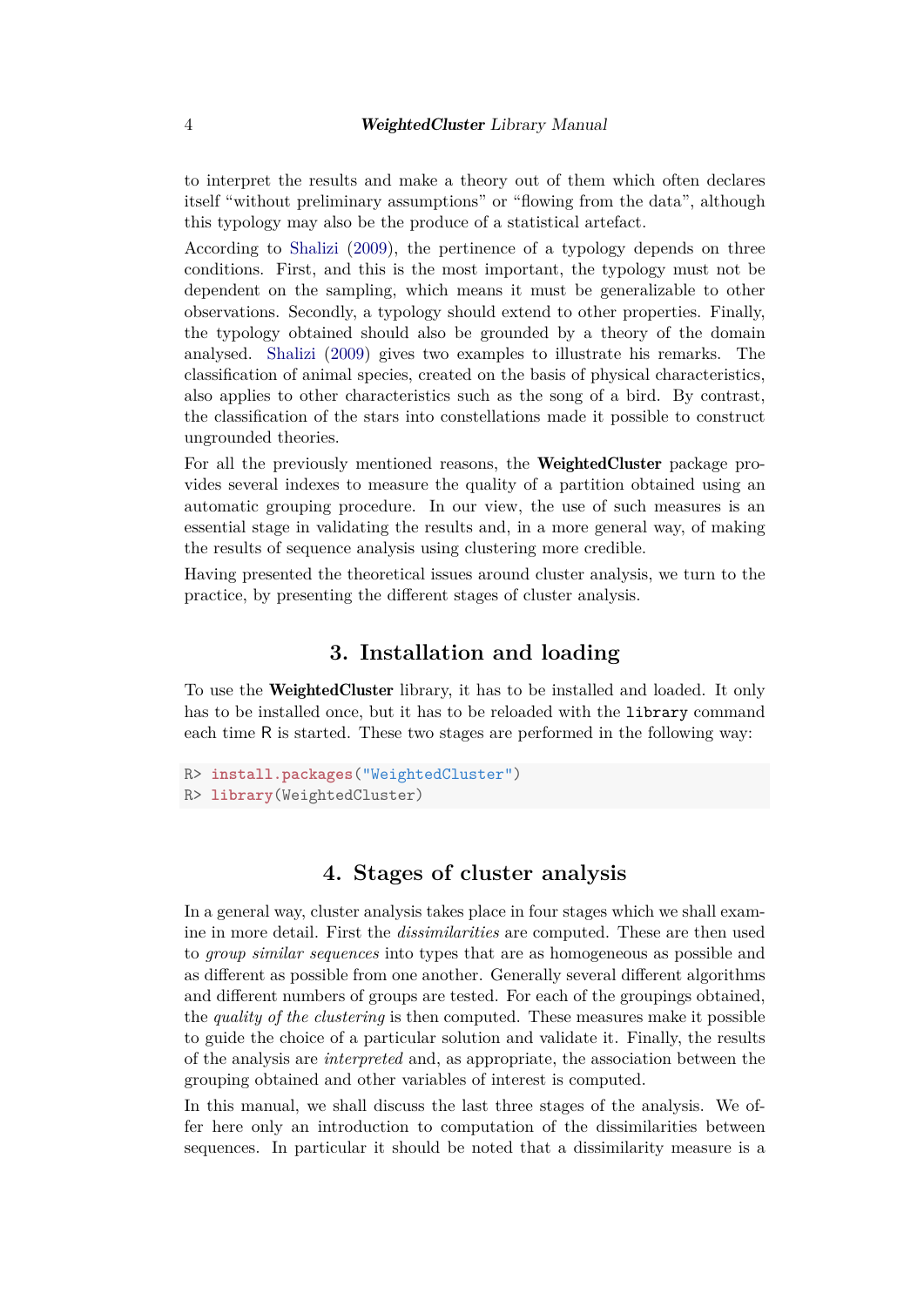quantification of the distance between two sequences or, more generally, between two objects. This quantification then makes it possible to *compare* the sequences. In cluster analysis for example, this information is necessary in order to group the most similar sequences. A matrix of dissimilarities containing the set of dissimilarities two by two, or in other words the quantification of all the possible comparisons, is generally used.

The choice of the measure of dissimilarity used to quantify the differences between sequences is an important question, but beyond the scope of this manual. Several articles address this issue [\(Aisenbrey and Fasang 2010;](#page-25-1) [Hollister 2009;](#page-26-2) [Lesnard 2010\)](#page-26-3). Here, we use the optimal matching distance adopting the costs used in the original article by [McVicar and Anyadike-Danes](#page-26-1) [\(2002\)](#page-26-1).

In R, the distances between state sequences can be computed with the aid of the TraMineR library [\(Gabadinho](#page-25-0) *et al.* [2011\)](#page-25-0). To compute these distances, one first has to create a state sequence object using the seqdef function. The distances are then computed with the seqdist function. [Gabadinho](#page-25-0) *et al.* [\(2011\)](#page-25-0) presents these different stages in detail.

Here, we start by loading the example data set with the data command. We then build the sequence object by specifying the columns containing the data (17 to 86) and the weighting of the observations. The seqdist function computes the matrix of distances between sequences.

```
R> data(mvad)
R> mvad.alphabet <- c("employment", "FE", "HE", "joblessness", "school",
         "training")
R> mvad.labels <- c("Employment", "Further Education", "Higher Education",
         "Joblessness", "School", "Training")
R> mvad.scodes <- c("EM", "FE", "HE", "JL", "SC", "TR")
R> mvadseq <- seqdef(mvad[, 17:86], alphabet = mvad.alphabet,
         states = mvad.scodes, labels = mvad.labels,
         weights = muvad$weight, xtstep = 6)
R> ## Defining the custom cost matrix
R> subm.custom <- matrix(
           c(0, 1, 1, 2, 1, 1,
             1, 0, 1, 2, 1, 2,
             1, 1, 0, 3, 1, 2,
             2, 2, 3, 0, 3, 1,
            1, 1, 1, 3, 0, 2,
             1, 2, 2, 1, 2, 0),
           nrow = 6, ncol = 6, byrow = TRUE)
R> ## Computing the OM dissimilarities
R> mvaddist <- seqdist(mvadseq, method = "OM", indel = 1.5, sm = subm.custom)
```
The remainder of this manual covers the three following stages. We shall first discuss the clustering methods available for the weighted data. We shall then present the measures of the quality of a clustering offered by the WeightedCluster library. These measures will enable us to choose a particular solution and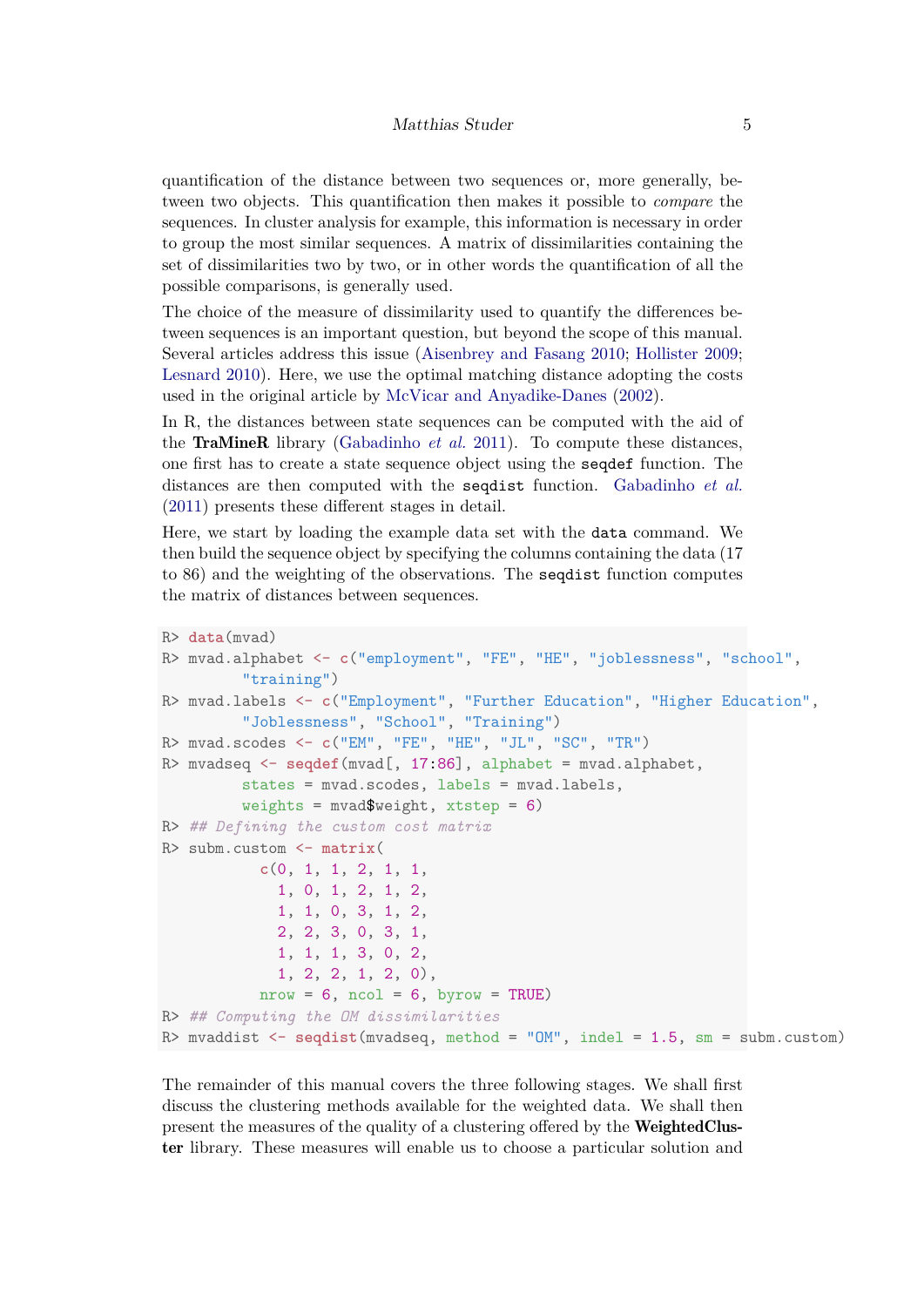measure its validity. Finally, we shall discuss the problems of interpreting the results of cluster analysis and computing the relationship between typologies and other variables of interest.

### **5. Clustering**

There are many different clustering algorithms. We present here some methods derived from two different logics: hierarchical clustering methods and those of partitioning into a predefined number of groups. We conclude by discussing the possible interactions between these types of algorithms.

#### **5.1. Hierarchical clustering**

We present here the procedures for hierarchical agglomerative clustering, which function as follows. One starts out from the observations, each of them being considered as a group. On each iteration, the two closest groups (or initially observations) are grouped, until all the observations form a single group. The agglomeration schedule, i.e. the succession of groupings performed, represents the clustering procedure in the form of a tree which is called a dendrogram. When the agglomeration schedule has been constructed, one selects the number of groups. The partition selected is obtained by "cutting" the grouping tree at the corresponding level.<sup>[2](#page-5-0)</sup>

In R, the agglomeration schedule (the succession of groupings performed) is created with the holiest function.<sup>[3](#page-5-1)</sup> This function takes the following parameters: the distance matrix (as a dist object), the method (here "Ward", we shall return to this) and the weight vector members.

R> wardCluster <- **hclust**(**as.dist**(mvaddist), method="ward", members=mvad\$weight)

When the agglomeration schedule has been created, the final stages of this schedule can be visualized with the aid of the **WeightedCluster** library. This is done in two stages. One starts by constructing a tree of sequences from the agglomerative schema with the command as.seqtree. This function takes the following arguments: the clustering procedure (wardCluster in our case), the sequence object (seqdata argument), the distance matrix (diss argument) and maximum number of groupings to be represented (ncluster).

R> wardTree <- **as.seqtree**(wardCluster, seqdata=mvadseq, diss=mvaddist, ncluster=6)

Once the tree is constructed, the seqtreedisplay function of the TraMineR library [\(Studer](#page-27-2) *et al.* [2011\)](#page-27-2) makes it possible to represent it graphically. The free

<span id="page-5-0"></span><sup>2</sup>There are also so-called descendant (or divisive) procedures which run in the same way, but in the opposite direction. Instead of starting out from the observations that are regarded as groups, the procedure divides one of the groups at each step until each observation corresponds to a group. An algorithm is available in R with the diana function of the cluster library. Everything presented here is also compatible with the object returned by this function.

<span id="page-5-1"></span><sup>3</sup>Other possibilities exist.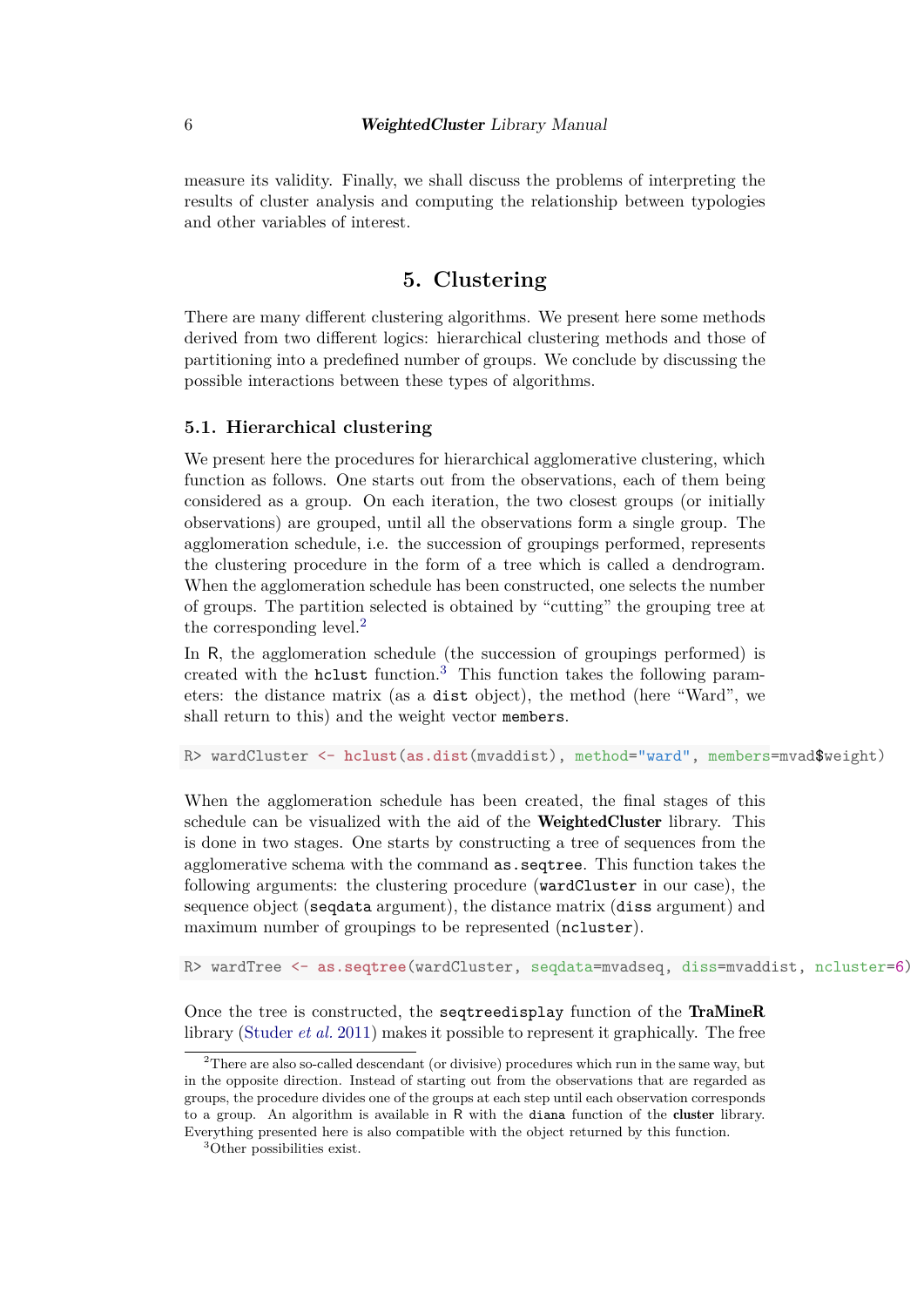GraphViz software [\(Gansner and North 1999\)](#page-25-5) must be installed and accessible for the function to work properly.<sup>[4](#page-6-0)</sup> The option showdepth=TRUE displays the levels of the groupings on the right of the graph.



R> **seqtreedisplay**(wardTree, type="d", border=NA, showdepth=TRUE)

This graphic presents the result of this procedure and makes it possible to visualize the grouping logics of the sequences. The first distinction, considered to be the most important, separates the individuals who go into tertiary education from the others. The distinctions that are made when one moves from four to five groups enable us, however, to bring to light the fact that this group amalgamates two logics: those who go into "Higher Education" and those who go into "Further Education". This graphic provides an important aid for identifying the distinctions pertinent for the analysis. Thus, if one opts for a four-group solution, no further distinctions will be made between between the two logics ("Higher Education" and "Further Education"). By contrast, the distinction into five groups enables this to be identified.

This example illustrates the *simplification* of the data effected by the clustering procedures. Opting for only four groups, one amalgamates two logics which may (or may not) be pertinent for the analysis. It should be noted that in opting for only five groups, one amalgamates the distinctions that are made at a lower level. One is thus always performing a simplification.

To obtain a grouping in a particular number of groups, one cuts the tree at a given level. This means that one keeps all the terminal nodes if the growing of

<span id="page-6-0"></span><sup>&</sup>lt;sup>4</sup>The program can be downloaded from <http://www.graphviz.org/>.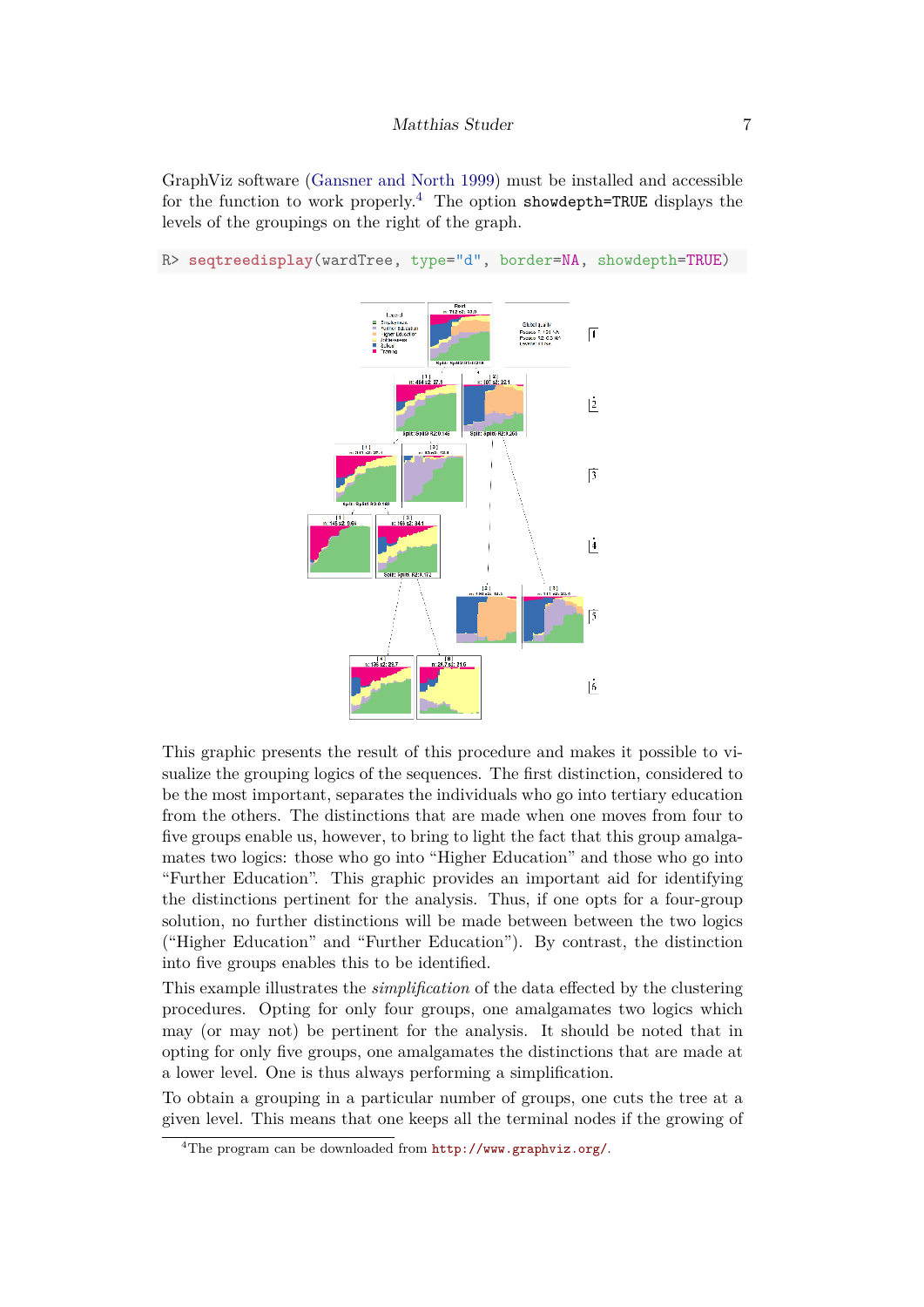the tree is stopped at the level presented on the right. In R, this information is recovered with the aid of the cutree function. For example, to use the grouping in four distinct classes:

```
R> clust4 <- cutree(wardCluster, k=4)
```
This information can then be used in other analyses, for example, to represent the types obtained with the aid of a chronogram. Not surprisingly, the graphics obtained correspond to the terminal nodes of the tree at level four.



As previously mentioned, the hclust function offers seven different hierarchical algorithms which are specified with the argument method. The fastcluster library provides an optimized version of this function [\(Müllner 2011\)](#page-26-4). The hierarchical algorithms diana (divisive algorithm, see [Kaufman and Rousseeuw](#page-26-5) [1990\)](#page-26-5) and beta-flexible clustering with the agnes function are available in the cluster library [\(Maechler](#page-26-6) *et al.* [2005\)](#page-26-6).<sup>[5](#page-7-0)</sup> Table [1](#page-8-0) lists these algorithms, giving the name of the function to be used, the allowance for weightings ("Indep" means that the algorithm is insensitive to weightings) and the interpretation of the clustering logic. A more detailed presentation of these algorithms is available in [Müllner](#page-26-4) [\(2011\)](#page-26-4) and [Kaufman and Rousseeuw](#page-26-5) [\(1990\)](#page-26-5).

In their article, [Milligan and Cooper](#page-26-7) [\(1987\)](#page-26-7) examine the results of different simulations in order to evaluate the performances of some of these algorithms. It should be noted that these simulations were carried out with numerical data and the Euclidian distance measure. The extension of these results to other types of distances is subject to debate. They thus report rather poor results for the "single", "complete", "centroid" and "median" methods. The "Ward"

<span id="page-7-0"></span><sup>&</sup>lt;sup>5</sup>If these functions are used, it is necessary to specify the argument diss=TRUE, in order for the algorithm to use the distance matrix passed as an argument.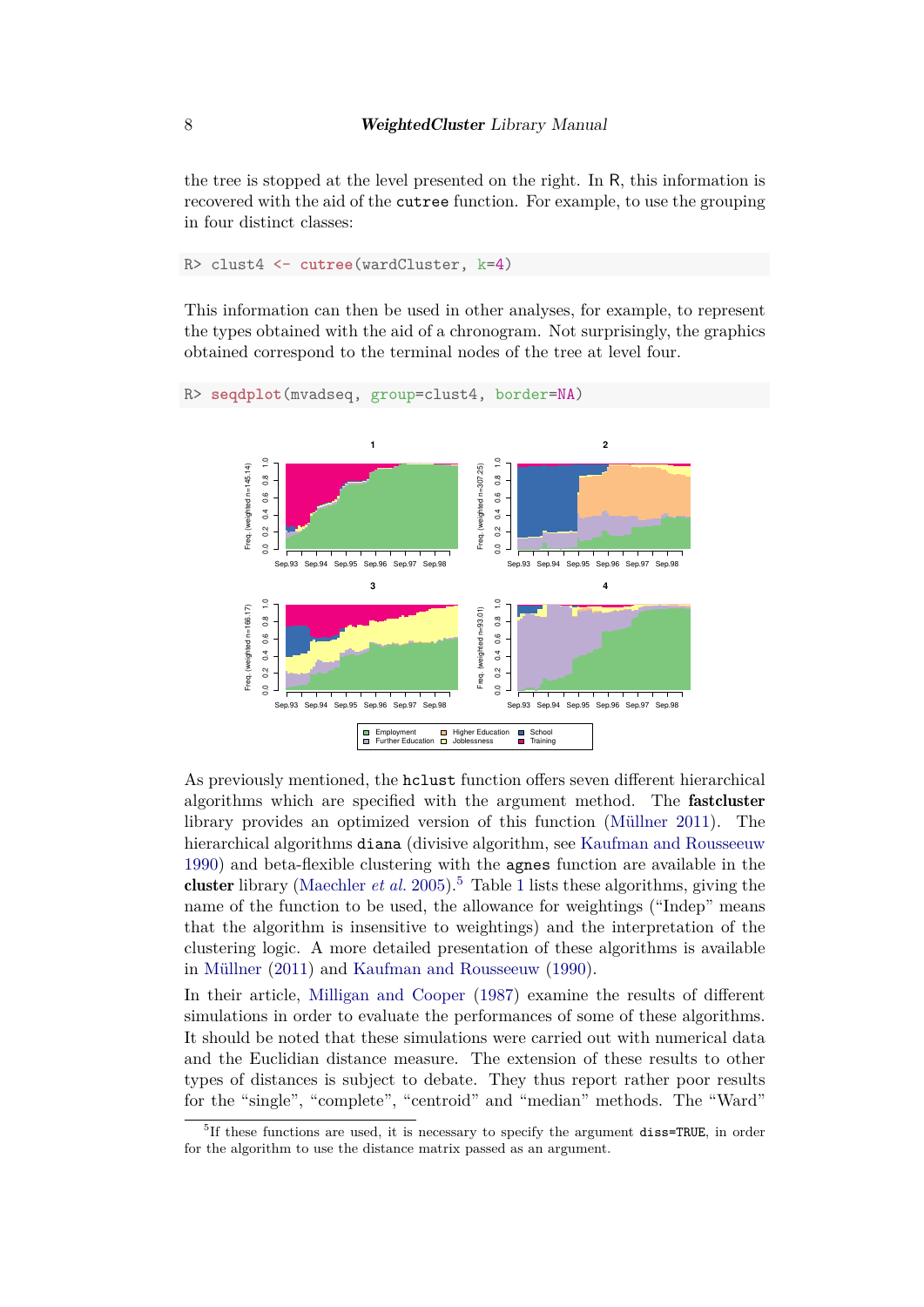| Name                | Function | Weight | Interpretation and notes.                                                        |  |  |  |  |  |
|---------------------|----------|--------|----------------------------------------------------------------------------------|--|--|--|--|--|
| single              | hclust   | Indep  | Merging of the groups with closest observations.                                 |  |  |  |  |  |
| complete            | hclust   | Indep  | Minimization of diameter of each new group (very sensitive<br>to atypical data). |  |  |  |  |  |
| average (or UPGMA)  | hclust   | Yes    | Average of distances.                                                            |  |  |  |  |  |
| McQuitty (or WPGMA) | hclust   | Indep  | Depends on previous mergings.                                                    |  |  |  |  |  |
| centroid            | hclust   | Yes    | Minimization of distances between medoids.                                       |  |  |  |  |  |
| median              | hclust   | Indep  | Depends on previous mergings.                                                    |  |  |  |  |  |
| ward                | hclust   | Yes    | Minimization of residual variance.                                               |  |  |  |  |  |
| beta-flexible       | agnes    | No     | For a value of $\beta$ close to $-0.25$ , set the argument<br>par.method=0.625.  |  |  |  |  |  |

<span id="page-8-0"></span>Table 1: Hierarchical clustering algorithms.

method generally performs fairly well except in the presence of outliers which bias the results. They report very variable results for the "average" method. Finally, the "beta-flexible" method with a value of beta close to −0*.*25 gives good results in the presence of various forms of error in the data [\(Milligan](#page-26-8) [1989\)](#page-26-8). The best results are obtained with the "flexible UPGMA" algorithm, which is not currently available in R [\(Belbin](#page-25-6) *et al.* [1992\)](#page-25-6).

Hierarchical procedures are open to several criticisms. First, and most importantly, the merging of two groups is done by maximizing a local criterion. These procedures optimize a local criterion, i.e. the loss of information due to a grouping is estimated locally. These local choices can lead to great differences at higher levels and it is not guaranteed that a local choice is the best one from a global point of view. In other words, it can often happen that a good choice at the local level leads to mediocre results at a higher level of grouping. Secondly, agglomerative procedures are non-deterministic, particularly when the distance measure takes only a few different values, giving rise to ties between which one has to decide; in particular this can be the case with optimal matching or the Hamming distance. Although a particular version of this algorithm generally produces the same dendrogram in each analysis<sup>[6](#page-8-1)</sup>, several versions of this same algorithm can lead to divergent results. Moreover, this occurrence can penalize the procedure, which has no criterion to make a choice [\(Fernández and Gómez](#page-25-7) [2008\)](#page-25-7). We now present the PAM algorithm, which has the advantage of seeking to maximize a global criterion.

#### **5.2. Partitioning Around Medoids**

The PAM (for "Partitioning Around Medoids") algorithm follows a different logic from hierarchical algorithms [\(Kaufman and Rousseeuw 1990\)](#page-26-5). It aims to

<span id="page-8-1"></span> $6$ The algorithms generally make a choice which depends on the order of the observations, which makes it replicable so long as the order remains unchanged.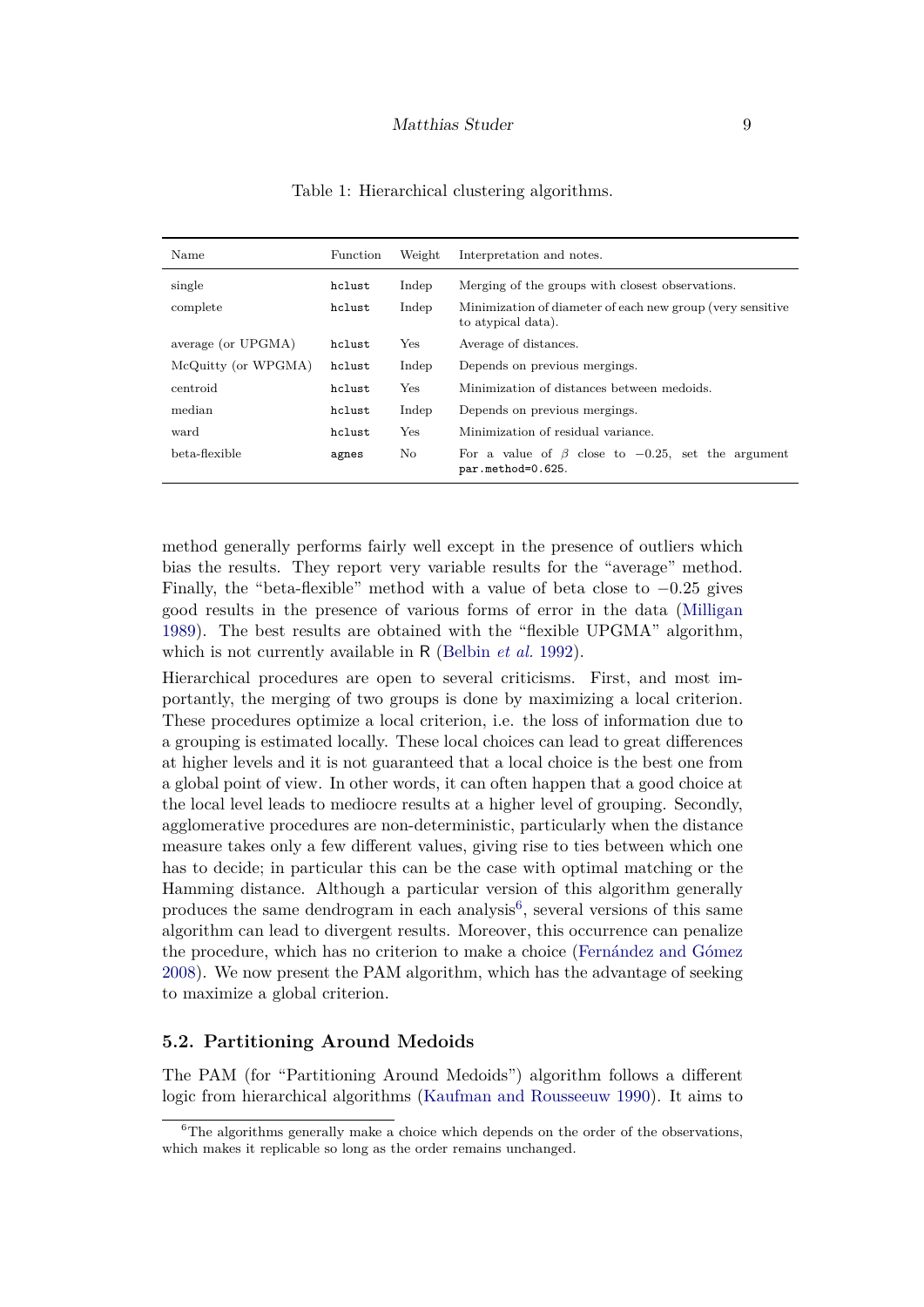obtain the best partitioning of a data set into a predefined number *k* of groups. Compared to the other algorithms presented, this algorithm has the advantage of maximizing a global criterion and not only a local criterion.

The aim of the algorithm is to identify the *k* best representatives of groups, called medoids. More precisely, a medoid is defined as the observation of a group having the smallest weighted sum of distances from the other observations de this group. This algorithm thus seeks to minimize the weighted sum of distances from the medoid.

In brief, the functioning of this algorithm can be described in two phases. In a first stage, one initializes the algorithm, seeking the observations that most diminish the weighted sum of the distances from the existing medoids, having chosen the medoid from the whole data set at the start. When the initial solution has been constructed, the second phase of the algorithm, called "swapping", starts. For each observation, one computes the potential gain that would be realized if one of the existing medoids were replaced this observation. The gain is computed at the global level and in terms of the weighted distances from the closest medoids. The medoid is then replaced by the observation that leads to the greatest possible gain. These operations are repeated until it is no longer possible to improve the current solution.

The algorithm is available in the library R cluster [\(Maechler](#page-26-6) *et al.* [2005;](#page-26-6) [Struyf](#page-27-3) *[et al.](#page-27-3)* [1997\)](#page-27-3), but does not make it possible to use weighted data. The wcKMedoids function in the **WeightedCluster** library, partly based on the code available in the cluster library, takes weightings into account and also implements the optimizations suggested by [Reynolds](#page-27-4) *et al.* [\(2006\)](#page-27-4), which make it faster. This function also consumes only half as much memory, which makes it adequate for analysing very large data sets. Annex [B](#page-29-0) presents the gains in computing time in more detail.

R> pamclust4 <- **wcKMedoids**(mvaddist, k=4, weights=mvad\$weight)

The clustering element contains the cluster membership of each observation. This information can then be used, for example to represent the sequences with the aid of a chronogram.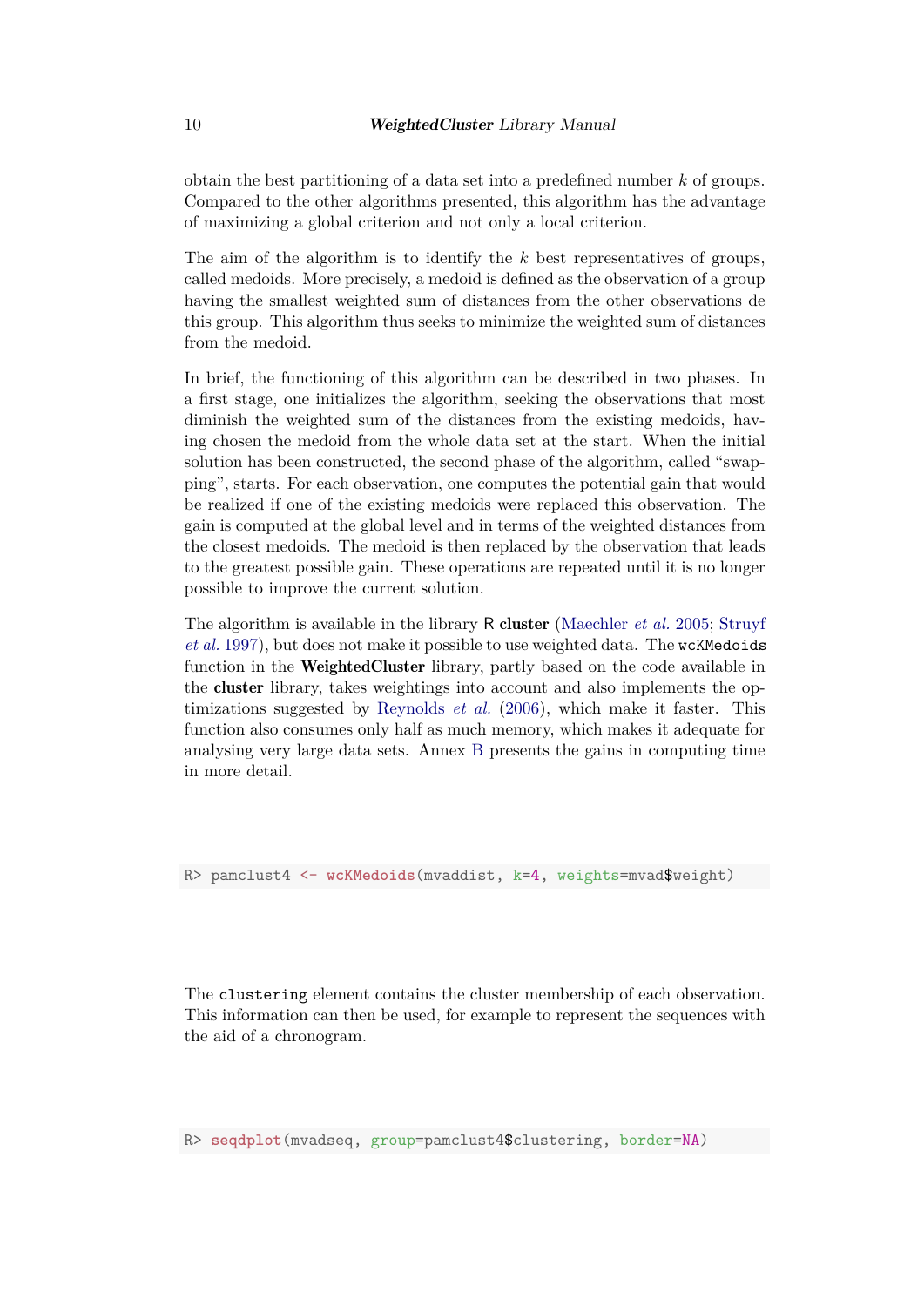

The number assigned to each group corresponds to the index of the medoid of this group. The medoids can thus be recovered by using the command unique(pamclust4\$clustering). The following command uses this possibility to display the medoid sequences of each group:

```
R> print(mvadseq[unique(pamclust4$clustering), ], format="SPS")
```

```
Sequence
66 (TR,22)-(EM,48)
607 (SC,25)-(HE,45)
467 (SC,10)-(FE,12)-(EM,48)
641 (TR,22)-(JL,48)
```
The PAM algorithm has several disadvantages. First, it is necessary to specify in advance the number *k* of groups. When testing several sizes *k* of partition, one cannot be sure that the types obtained interlock as in the case of hierarchical procedures, and the computing time can be correspondingly long. Secondly, the PAM algorithm always creates "spherical" groups<sup>[7](#page-10-0)</sup> centred on their medoid, and this structure does not necessarily correspond to the reality of the data.[8](#page-10-1) But most importantly, the algorithm is dependent on the initial choice of medoids, which is not always optimal.

### **5.3. Combining the algorithms**

The PAM algorithm has the advantage of optimizing a global criterion, but the algorithm is dependent on the initial choice of medoids, which is not always optimal. To overcome this limitation, we can try to initialize the PAM algorithm using the result of the hierarchical clustering procedure. To do this, the clustering

<span id="page-10-1"></span><span id="page-10-0"></span><sup>&</sup>lt;sup>7</sup>Which is also the case for the "Ward" criterion in hierarchical procedures.

<sup>8</sup>For instance, the algorithm might fail to recognize the *true* structure if the data are organized in squares.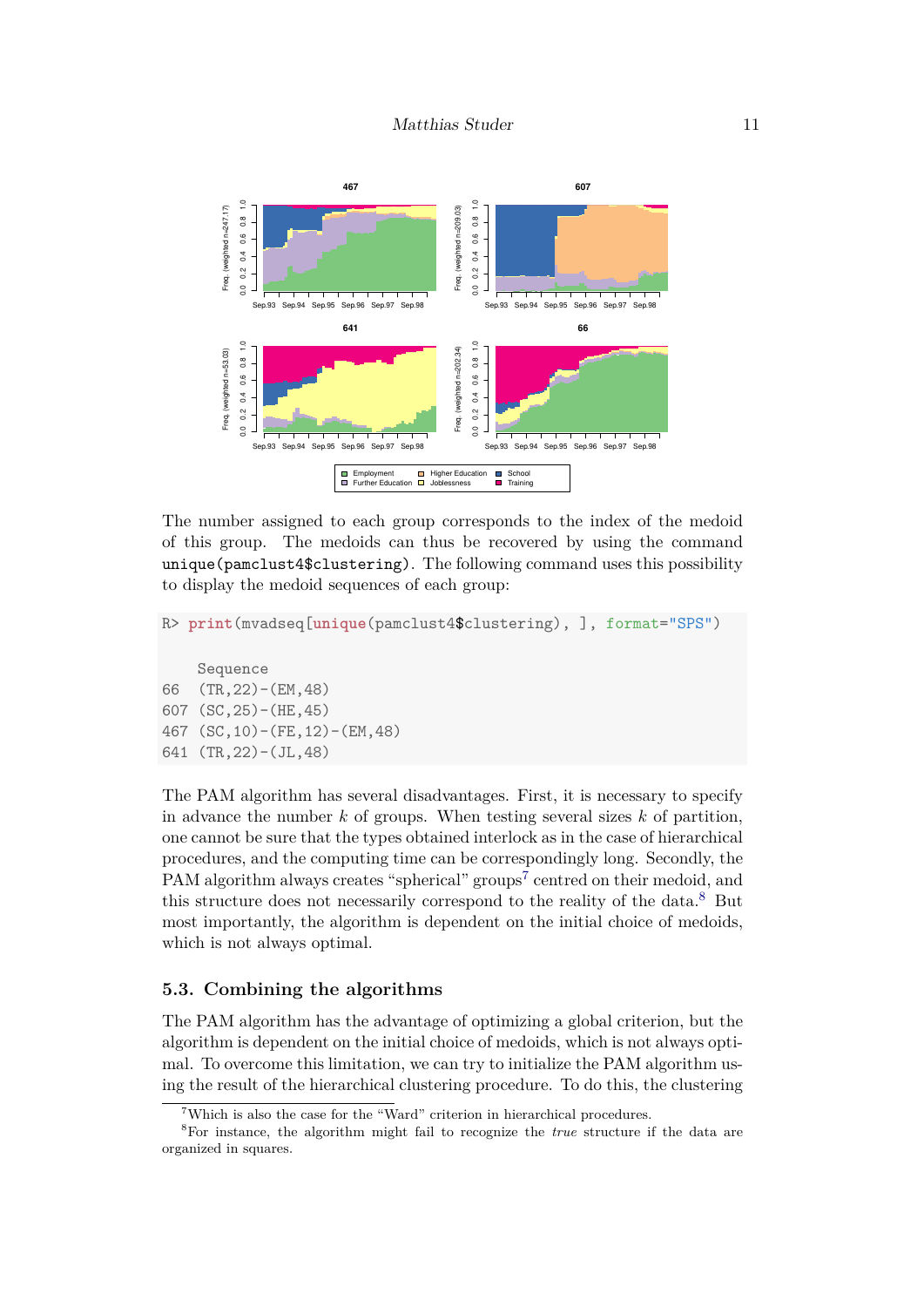obtained by the hierarchical method (the argument initialclust=wardCluster) is specified as the starting point of the wcKMedoids function (or the wcKMedRange function, see section [6.3\)](#page-15-0).

R> pamwardclust4 <- wcKMedoids(mvaddist, k=4, weights=mvad\$weight, initialclust=war

This leads here to a slightly different solution, but with better quality.



R> **seqdplot**(mvadseq, group=pamwardclust4\$clustering, border=NA)

We have presented several types of cluster analyses, which have led us to different solutions. How does one choose among these solutions? This question is all the more important since we could also have selected different numbers of groups for each procedure, which would have led us to a large number of possibilities. The measures of quality of a partition that we now present assist in this choice by offering a basis for comparing these different solutions.

# **6. Measuring the quality of a partition**

Measures of the quality of a partition have two objectives. First, some of them give an idea of the statistical quality of the partition. Secondly, these measures assist in the choice of the best partition from a statistical standpoint. They are a valuable aid in selecting the number of groups or the best algorithm.

### **6.1. Presentation of measures**

The WeightedCluster library offers several measures of partition quality, which are listed in Table [2.](#page-12-0) The choice of these measures is mainly inspired by [Hennig](#page-25-8) [and Liao](#page-25-8) [\(2010\)](#page-25-8), together with the "C-index" which figured among the best indexes according to [Milligan and Cooper](#page-26-9) [\(1985\)](#page-26-9). The presentation we make here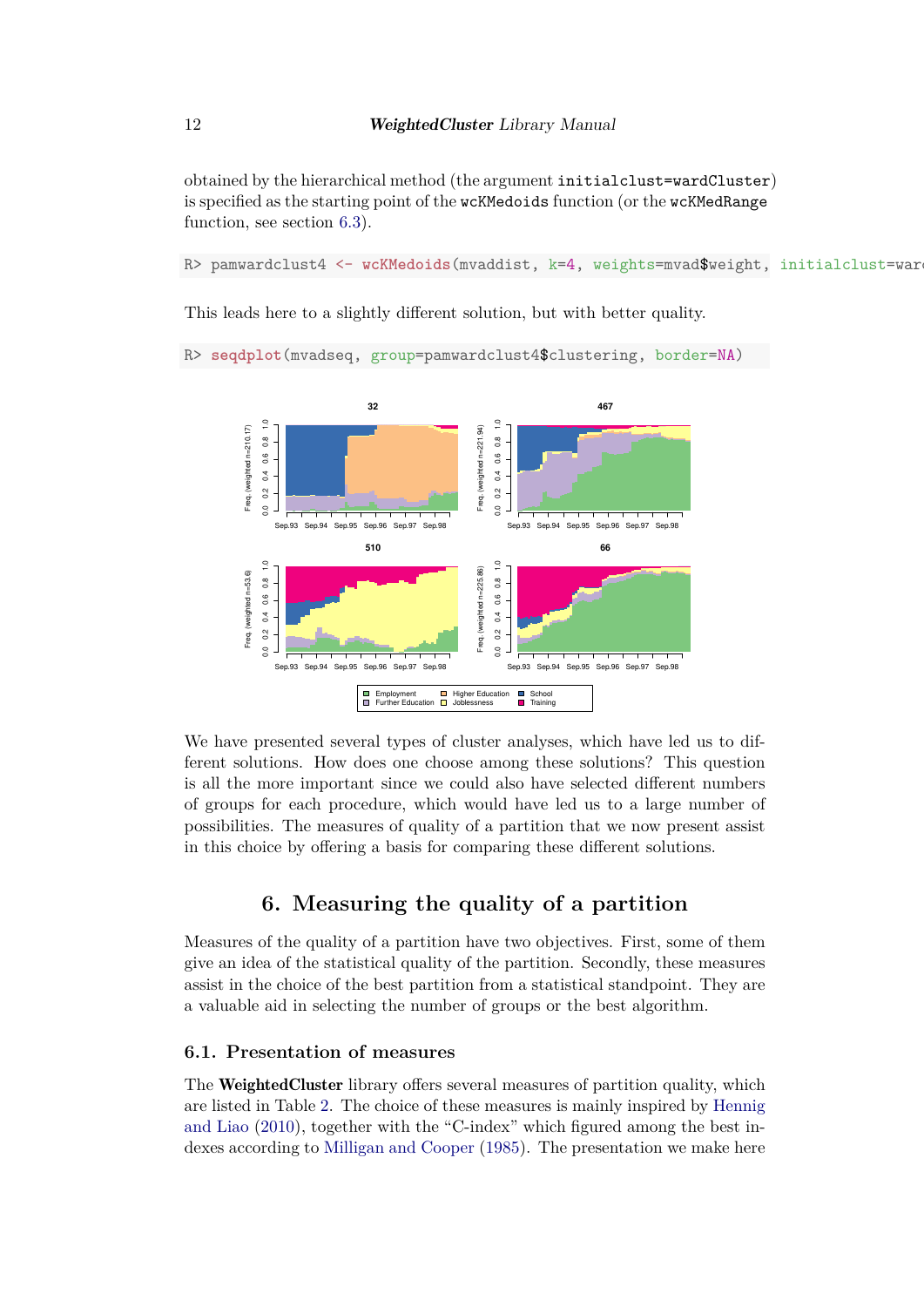#### Matthias Studer 13

is centred on the concepts. The interested reader can however refer to Annex [C,](#page-31-0) which presents the mathematical details of these measures and the adjustments made to take account of the weighting of the observations. Alongside the names of the quality measures, Table [2](#page-12-0) presents their main characteristics with the aid of the following information:

- Abrv: abbreviation used in the WeightedCluster library.
- Range: interval of the possible values.
- Min/Max: Does a good partition minimize or maximize this measure?
- Interpretation of the value.

| Name                                   | Abry.          | Range          | Min/Max | Interpretation                                                                                                                           |
|----------------------------------------|----------------|----------------|---------|------------------------------------------------------------------------------------------------------------------------------------------|
| Point Biserial Correlation             | <b>PBC</b>     | $[-1;1]$       | Max     | Measure of the capacity of the clustering to repro-<br>duce the distances.                                                               |
| Hubert's Gamma                         | HG             | $[-1;1]$       | Max     | Measure of the capacity of the clustering to repro-<br>duce the distances (order of magnitude).                                          |
| Hubert's Somers' D                     | <b>HGSD</b>    | $ -1;1 $       | Max     | Measure of the capacity of the clustering to re-<br>produce the distances (order of magnitude) taking<br>into account ties in distances. |
| Hubert's C                             | HC             | [0;1]          | Min     | Gap between the partition obtained and the best<br>partition theoretically possible with this number<br>of groups and these distances.   |
| Average Silhouette Width               | <b>ASW</b>     | $[-1;1]$       | Max     | Coherence of assignments. High coherence in-<br>dicates high between-group distances and strong<br>within-group homogeneity.             |
| Average Silhouette Width<br>(weighted) | ASWw           | $ -1;1 $       | Max     | As previous, for floating point weights.                                                                                                 |
| Calinski-Harabasz index                | CН             | $[0; +\infty[$ | Max     | Pseudo F computed from the distances.                                                                                                    |
| Calinski-Harabasz index                | CHsq           | $[0; +\infty[$ | Max     | As previous, but using <i>squared</i> distances.                                                                                         |
| Pseudo $R^2$                           | R <sub>2</sub> | [0;1]          | Max     | Share of the discrepancy explained by the clus-<br>tering solution (only to compare partitions with<br>identical number of groups).      |
| Pseudo $R^2$                           | R2sq           | [0; 1]         | Max     | As previous, but using <i>squared</i> distances.                                                                                         |

<span id="page-12-0"></span>Table 2: Measures of the quality of a partition.

The first three measures, namely "Point Biserial Correlation" [\(Milligan and](#page-26-9) [Cooper 1985;](#page-26-9) [Hennig and Liao 2010\)](#page-25-8), "Hubert's Gamma" and "Hubert's Somers' D" [\(Hubert and Arabie 1985\)](#page-26-10), follow the same logic. They measure the capacity of a partition of the data to reproduce the distance matrix. Whereas the first measures the capacity to reproduce the exact value of the distances, the other two are based on the concordances. This implies that, according to the latter two indexes, a partition is valid if the distances between the groups are greater than those within the groups. Technically, this capacity is measured by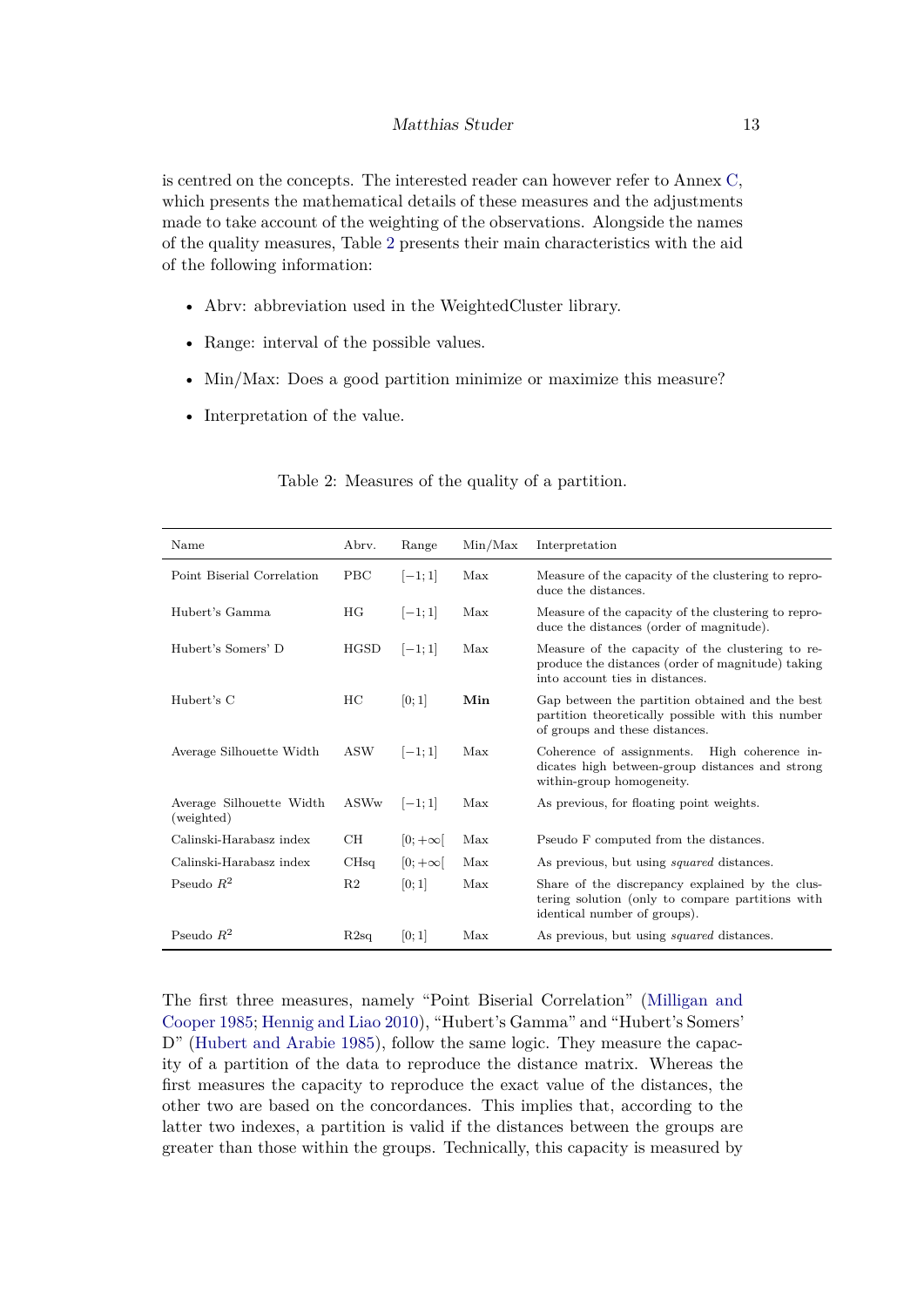computing the association between the distance matrix and a second measure of distance which takes the value 0 for observations that are in the same group and 1 otherwise. Pearson's correlation ("Point Biserial Correlation"), Goodman and Kruskal's Gamma ("Hubert's Gamma") or Somers' D ("Hubert's Somers' D") is used.

The "Hubert's C" index compares the partition obtained with the best partition that could have been obtained with this number of groups and this distance matrix. In contrast to the other indexes, a small value indicates a good partition of the data.

The Calinski-Harabasz indexes [\(Calinski and Harabasz 1974\)](#page-25-9) are based on the statistic *F* of the analysis of variance. This measure gave very good results in the simulations of [Milligan and Cooper](#page-26-9) [\(1985\)](#page-26-9). However, its extension to non Euclidean distance (such as optimal matching) is subject to debate. One may question its pertinence if the measure of distance is Euclidian (or squared Euclidean), in which case this measure amounts to using the statistic *F* on the coordinates that can be associated with the observations, for example with a principal coordinate analysis [\(Studer](#page-27-2) *et al.* [2011\)](#page-27-2). For this case the WeightedCluster library provides this statistic using the squared distances when the distance is Euclidian or the distance itself when the measure is already a squared Euclidian distance, such as the Hamming distance.

R-squared calculates the share of discrepancy explained by a partition [\(Studer](#page-27-2) *[et al.](#page-27-2)* [2011\)](#page-27-2). This measure is only pertinent to compare partitions containing the same number of groups, since it does not penalize complexity.

Finally, the measure "Average Silhouette Width" proposed by [Kaufman and](#page-26-5) [Rousseeuw](#page-26-5) [\(1990\)](#page-26-5) is particularly interesting. It is based on the coherence of the assignment of an observation to a given group, comparing the average weighted distance of an observation from the other members of its group and its average weighted distance from the closest group. A value is calculated for each observation, but more attention is paid to the average silhouette. If this is weak, it means that the groups are not clearly separated or that the homogeneity of the groups is low. Interestingly, [Kaufman and Rousseeuw](#page-26-5) [\(1990\)](#page-26-5) put forward orders of magnitude for interpreting this measure, which are reproduced in Table [3.](#page-13-0)

<span id="page-13-0"></span>

| ASW           | Interpretation proposed                    |
|---------------|--------------------------------------------|
| $0.71 - 1.00$ | Strong structure identified.               |
| $0.51 - 0.70$ | Reasonable structure identified.           |
| $0.26 - 0.50$ | Structure is weak and could be artificial. |
|               | Try other algorithms.                      |
| $\leq 0.25$   | No structure.                              |

Table 3: Orders of magnitude for interpreting the *ASW* measure

The original formulation of [Kaufman and Rousseeuw](#page-26-5) [\(1990\)](#page-26-5) supposes that one weighting unit is equivalent to one observation. This is the case if the weighting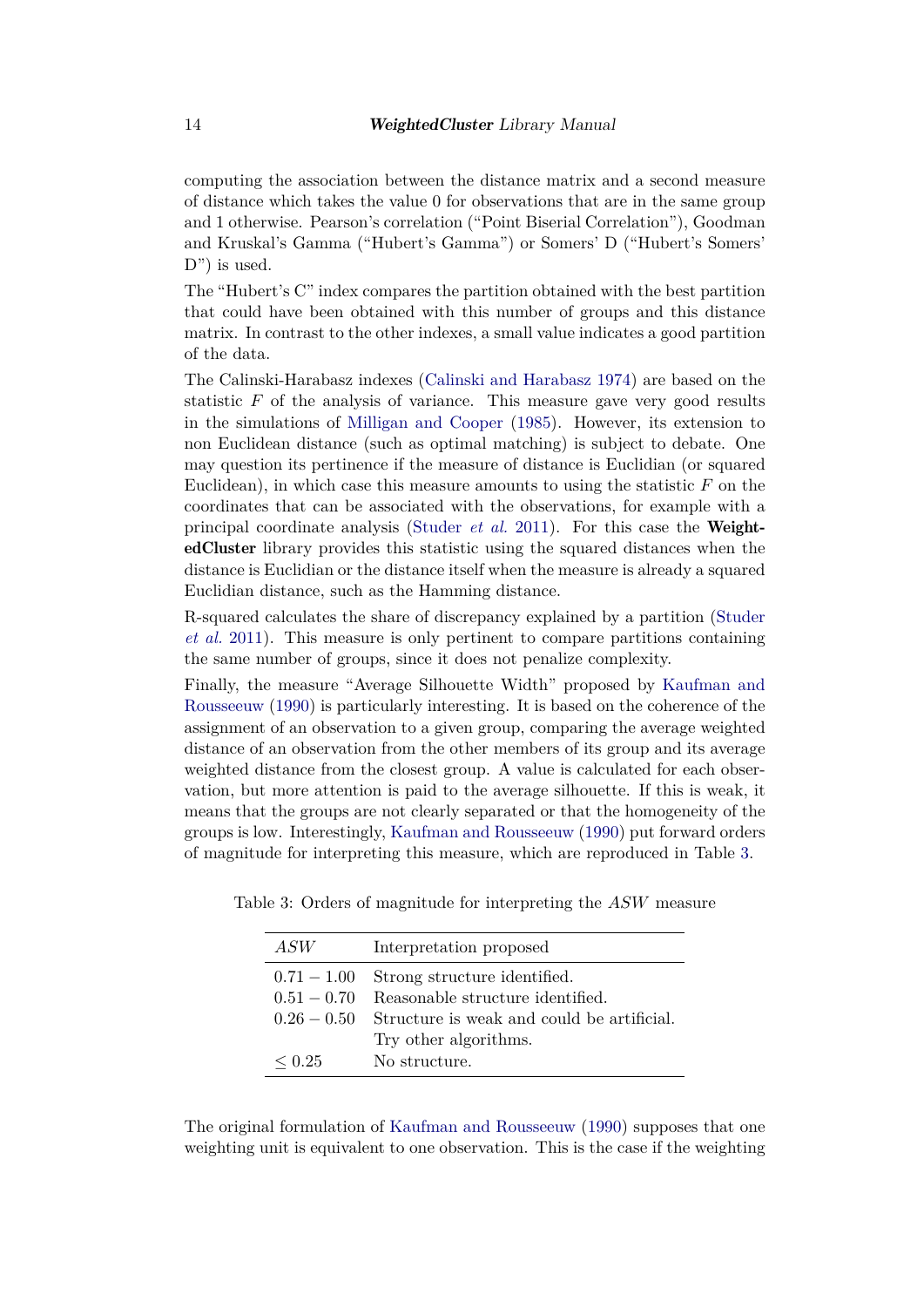results from aggregation (see Annex [A\)](#page-27-0) or if the data are not weighted. When the weights aim at correcting representativity bias (as it is the case here), we propose a variant of this measure called "ASWw". The details are given in Annex [C.1.](#page-31-1) Generally, the measures gives very similar results, "ASWw" tends to be a little higher.

These measures are calculated with the wcClusterQuality function. The value returned by the function is a list comprising two elements. The stats element contains the values of the measures of quality.

```
R> clustqual4 <- wcClusterQuality(mvaddist, clust4, weights=mvad$weight)
R> clustqual4$stats
  PBC HG HGSD ASW ASWw CH R2 CHsq R2sq HC
 0.43 0.57 0.57 0.23 0.23 140.43 0.37 282.38 0.54 0.19
```
According to the measure ASWw=0.23, the solution in four groups obtained using the Ward criterion could be a statistical artefact, since it is less than 0*.*25.

The ASW element of the object clustqual4 contains the two variant of the average silhouette of each group taken separately. According to this measure, group 3 is particularly ill-defined since its average silhouette is negative.

```
R> clustqual4$ASW
     ASW ASWw
1 0.577 0.580
2 0.230 0.232
3 -0.186 -0.182
4 0.434 0.440
```
#### **6.2. Use the silhouette to represent the clusters**

The silhouette can be computed separately for each sequence, which makes it possible to identify the sequences most characteristic of a grouping (sequences with a silhouette width close to one). The wcSilhouetteObs function computes these values. In the example below, we use the silhouettes to order the sequences in index plots.

```
R> sil <- wcSilhouetteObs(mvaddist, clust4, weights=mvad$weight, measure="ASWw")
R> seqIplot(mvadseq, group=clust4, sortv=sil)
```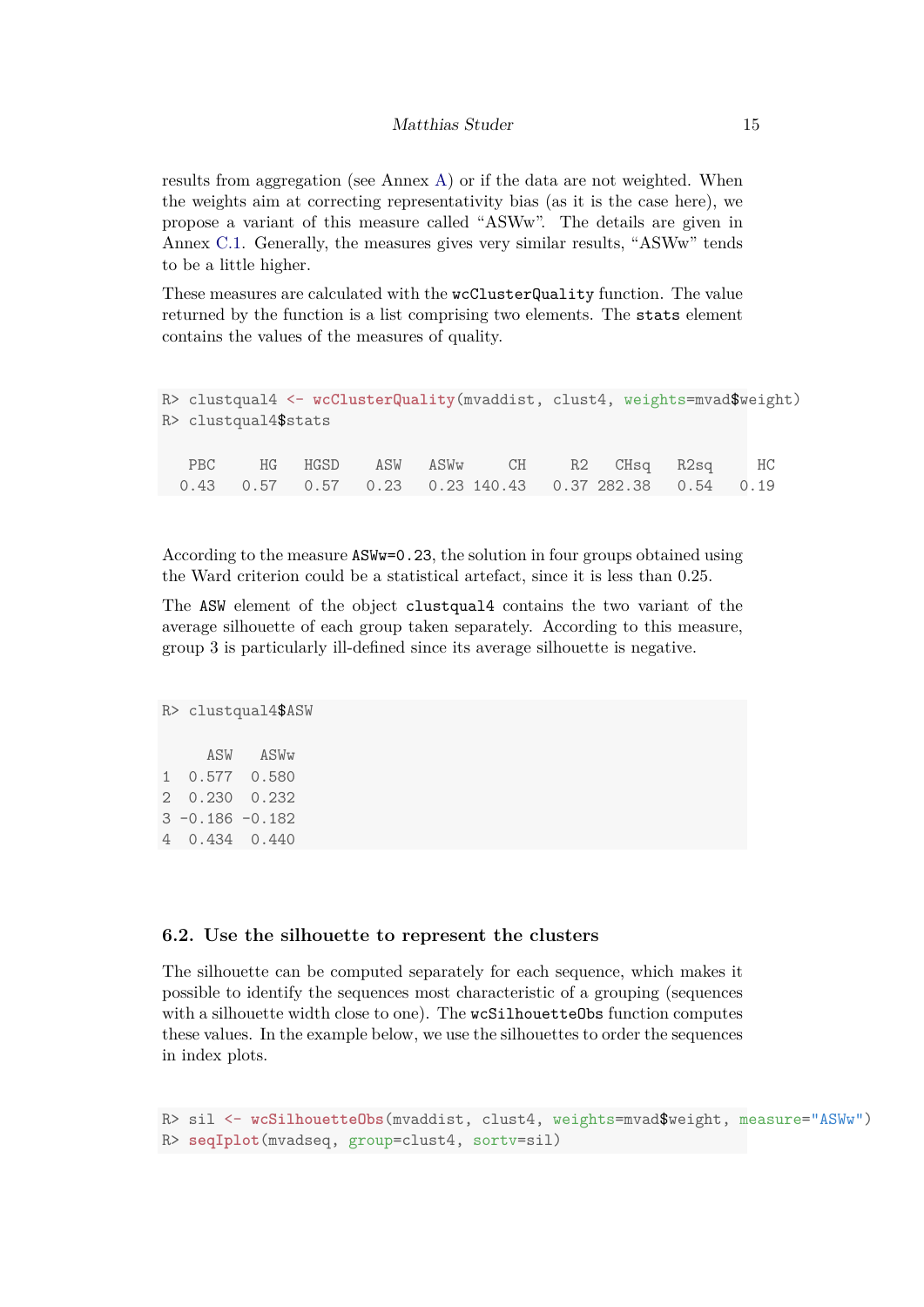16 **WeightedCluster** Library Manual



The most characteristic sequences of each cluster are represented at the top of each graphic. According to the definition of the silhouette, the sequences we call "characteristic" are those that are close to the centre of their group but distant from the closest group. In group 1, for example, the characteristic sequence is to enter employment after two years of apprenticeship. By contrast, the sequences at the bottom of each graphic are poorly represented and/or poorly assigned. Thus, in group 3, for example, the sequences "school – apprenticeship – employment" are closer to another group (most likely no. 1) than their own group.

### <span id="page-15-0"></span>**6.3. Choice of a partition**

The measures of the quality of a partition facilitate the choice of the best partition among a set of possibilities. They can thus be used to identify the algorithm that gives the best results. The wcKmedoids function used for PAM directly computes these values, which are stored in the elements stats and ASW as previously. The following code displays the quality measures for the partition identified with the aid of PAM. This partition thus seems better than that obtained with Ward.

```
R> pamclust4$stats
```

|  |  | PBC HG HGSD ASW ASWW CH R2 CHsq R2sq HC       |  |  |
|--|--|-----------------------------------------------|--|--|
|  |  | $0.6$ 0.8 0.8 0.4 0.4 198.2 0.5 534.6 0.7 0.1 |  |  |

These measures also make it possible to compare partitions with different numbers of groups. Only pseudo  $R^2$  should not be used for this purpose, since it does not penalize for complexity. Computing the quality of all these different possibilities soon becomes laborious. The as.clustrange function in the WeightedCluster library automatically computes these values for a set of numbers of groups derived from one hierarchical clustering procedure (wardCluster in our example). This function requires the following arguments: the matrix of dissimilarities (diss), the weightings (optional, weights argument) and the maximum number of cluster that one wants to retain (ncluster). In the following exam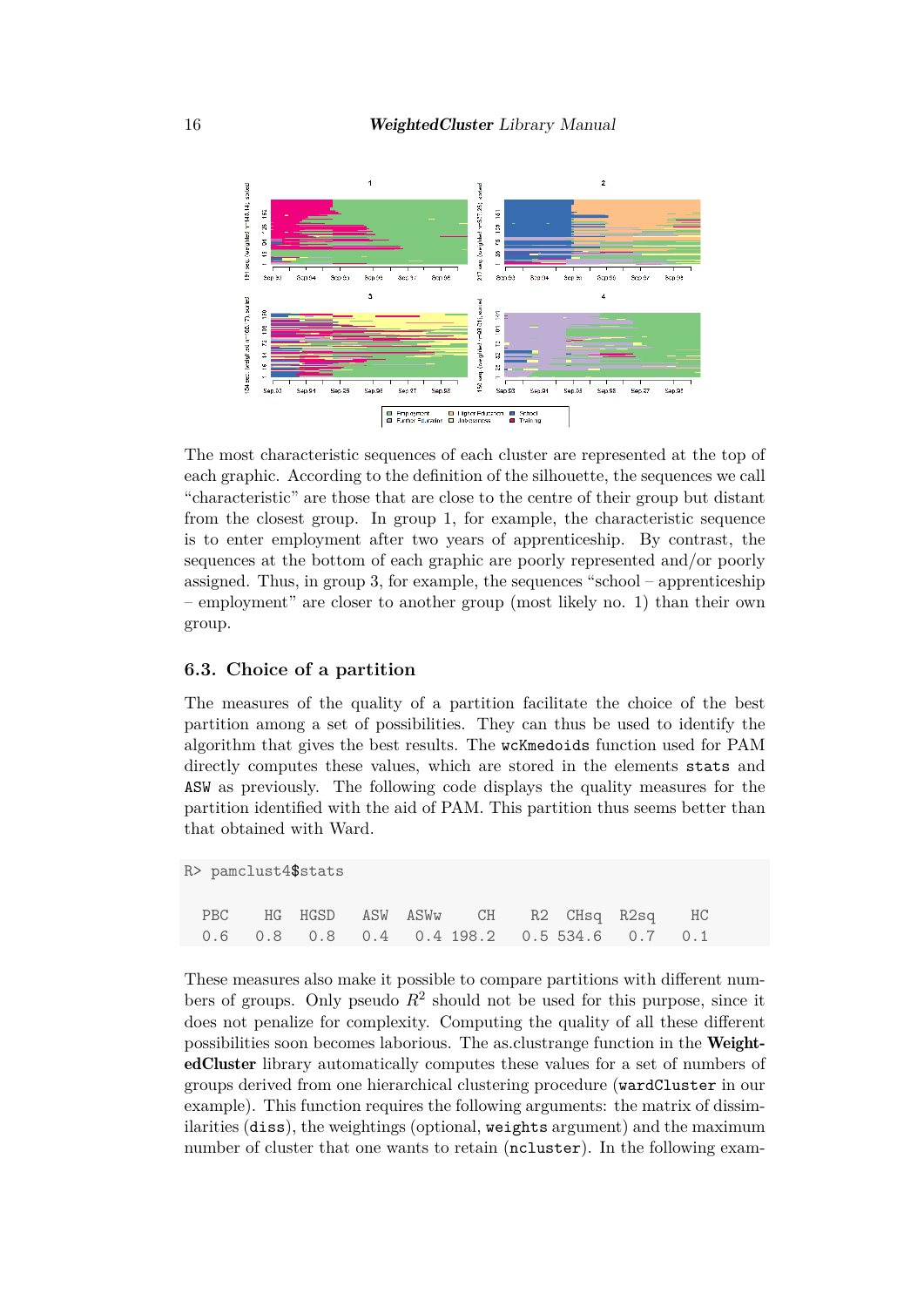ple, we estimate the clustering quality for groupings in  $2, 3, \ldots$ , ncluster  $= 20$ groups.

```
R> wardRange <- as.clustrange(wardCluster, diss=mvaddist, weights=mvad$weight, ncluster
R> summary(wardRange, max.rank=2)
```

|                  |  | 1. N groups 1. stat 2. N groups 2. stat |            |  |                   |            |
|------------------|--|-----------------------------------------|------------|--|-------------------|------------|
| PBC              |  | 6                                       | 0.4740     |  | $\mathcal{D}_{1}$ | 0.4573     |
| HG               |  | 20                                      | 0.8858     |  | 18                | 0.8614     |
| <b>HGSD</b>      |  | 20                                      | 0.8842     |  | 18                | 0.8597     |
| ASW              |  | $\overline{2}$                          | 0.3725     |  | 16                | 0.3028     |
| ASWw             |  | 2                                       | 0.3742     |  | 16                | 0.3165     |
| CH               |  |                                         | 2 234.1011 |  |                   | 3 164.0037 |
| R <sub>2</sub>   |  | 20                                      | 0.6954     |  | 19                | 0.6805     |
| CH <sub>sq</sub> |  |                                         | 2 469.5188 |  |                   | 3 326.5015 |
| R2sq             |  | 20                                      | 0.8624     |  | 19                | 0.8432     |
| HC               |  | 20                                      | 0.0556     |  | 18                | 0.0641     |

The summary function presents the best number of groups according to each quality measure and the value of these statistics. The max.rank argument specifies the number of partitions to be displayed. According to the "Point Biserial Correlation" (PBC) measure, partitioning in six groups is the best partition, whereas for the "ASW" index a solution in two groups seems preferable. The maximum value identified for this latter index indicates that we may be dealing with statistical artefacts (see Table [3\)](#page-13-0). It should be noted that pseudo- $R^2$  and its version based on the high squared distances will always give a maximum for the highest number de groups, since these statistics cannot diminish.

The presentation offered by summary is useful for comparing the results of two procedures (see below). However, it only presents two or three solutions and is often useful to observe the changes in these measures so as to identify breaking points and the partitions that offer the best compromise among several measures. The plot function associated with the object returned by as.clustrange represents this change graphically. If required, the stat argument specifies the list of measures to be displayed ("all" displays all of them).

R> **plot**(wardRange, stat=**c**("ASWw", "HG", "PBC", "HC"))

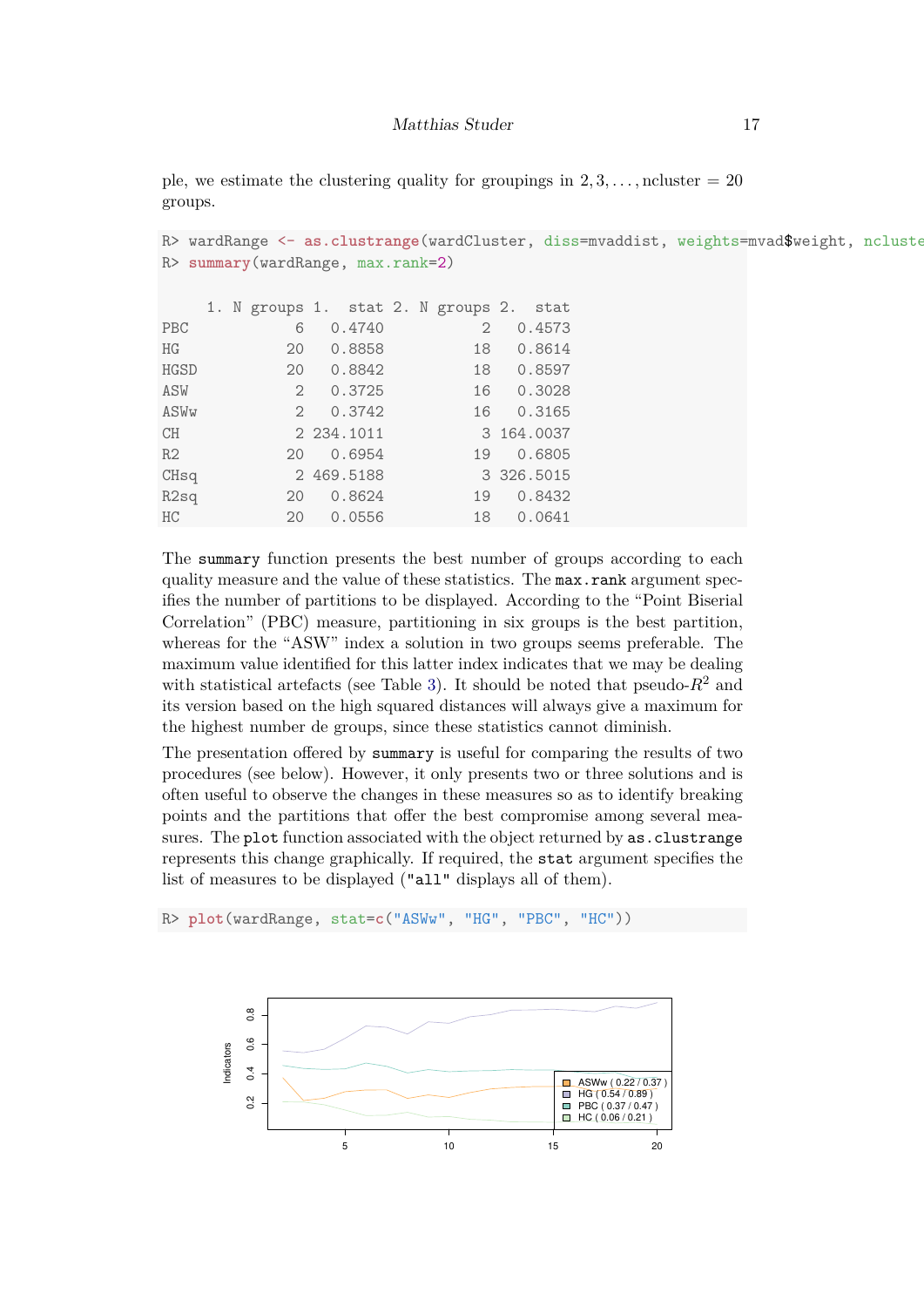The solution in six groups is here a local maximum for the measures "HC", "PBC" and "HG", which makes it a good one if one wants to keep a limited number of groups. The graphic is sometimes somewhat difficult to read, because the average values of each measure differ. To palliate this problem, the argument norm="zscore" standardizes the values, which makes it easier to identify the maxima and minima.<sup>[9](#page-17-0)</sup> The command below facilitates the identification of the partitions that give good results. The solutions in six and 17 groups appear to be good in the present case.

R> **plot**(wardRange, stat=**c**("ASWw", "HG", "PBC", "HC"), norm="zscore")



The object returned by the as.clustrange function also contains a data.frame called clustering containing all the partitions tested. One can thus use as.clustrange directly rather than cutree. The solution in six groups can be displayed in the following way:

R> **seqdplot**(mvadseq, group=wardRange\$clustering\$cluster6, border=NA)

<span id="page-17-0"></span> ${}^{9}$ For a more robust standardization based on the median, norm="zscoremed" can be used.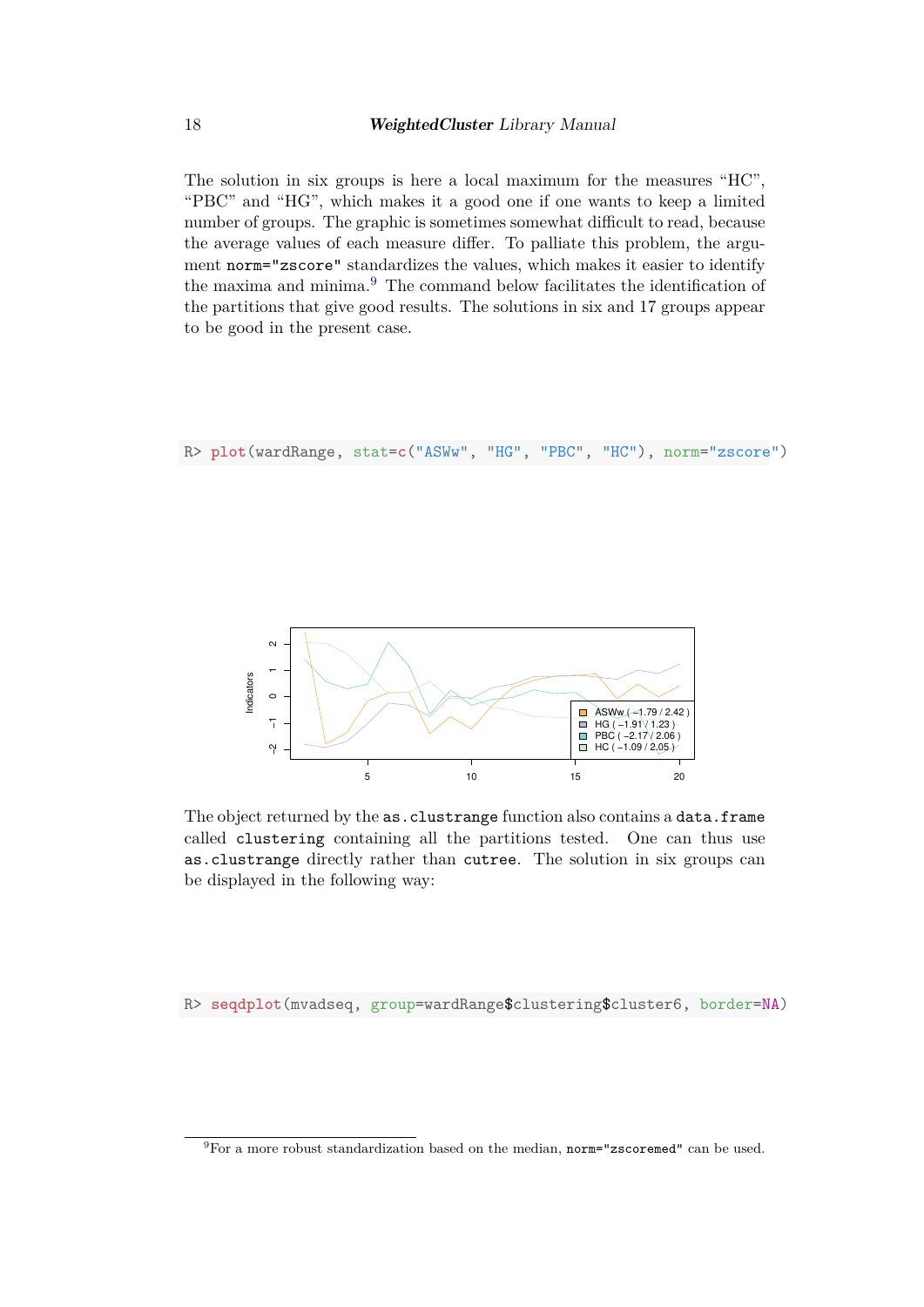

The as.clustrange function accepts several types of arguments, including the set of clustering procedures available in the cluster library, even if the latter do not accept weighting. However, it is not possible to use it directly with non-hierarchical algorithms such as PAM. To do this, we use the wcKMedRange function, which automatically computes the partitions for a series of values of *k* (number of groups). The object returned is the same as that previously presented for the hierarchical clustering procedures and the same presentations can be used as previously. This function takes as a parameter a distance matrix, kvals, a vector containing the number of groups of the different partitions to be created, and a vector of weights. The supplementary arguments are passed to wcKMedoids.

```
R> pamRange <- wcKMedRange(mvaddist, kvals=2:20, weights=mvad$weight)
R> summary(pamRange, max.rank=2)
   1. N groups 1. stat 2. N groups 2. stat
PBC 4 0.565 5 0.5323
HG 20 0.910 19 0.8936
HGSD 20 0.908 19 0.8920
ASW 2 0.389 20 0.3716
ASWw 20 0.390 2 0.3900
CH 2 252.008 3 205.7979
R2 20 0.712 19 0.7024
CHsq 4 534.585 2 483.1366
R2sq 20 0.887 19 0.8808
HC 20 0.045 19 0.0528
```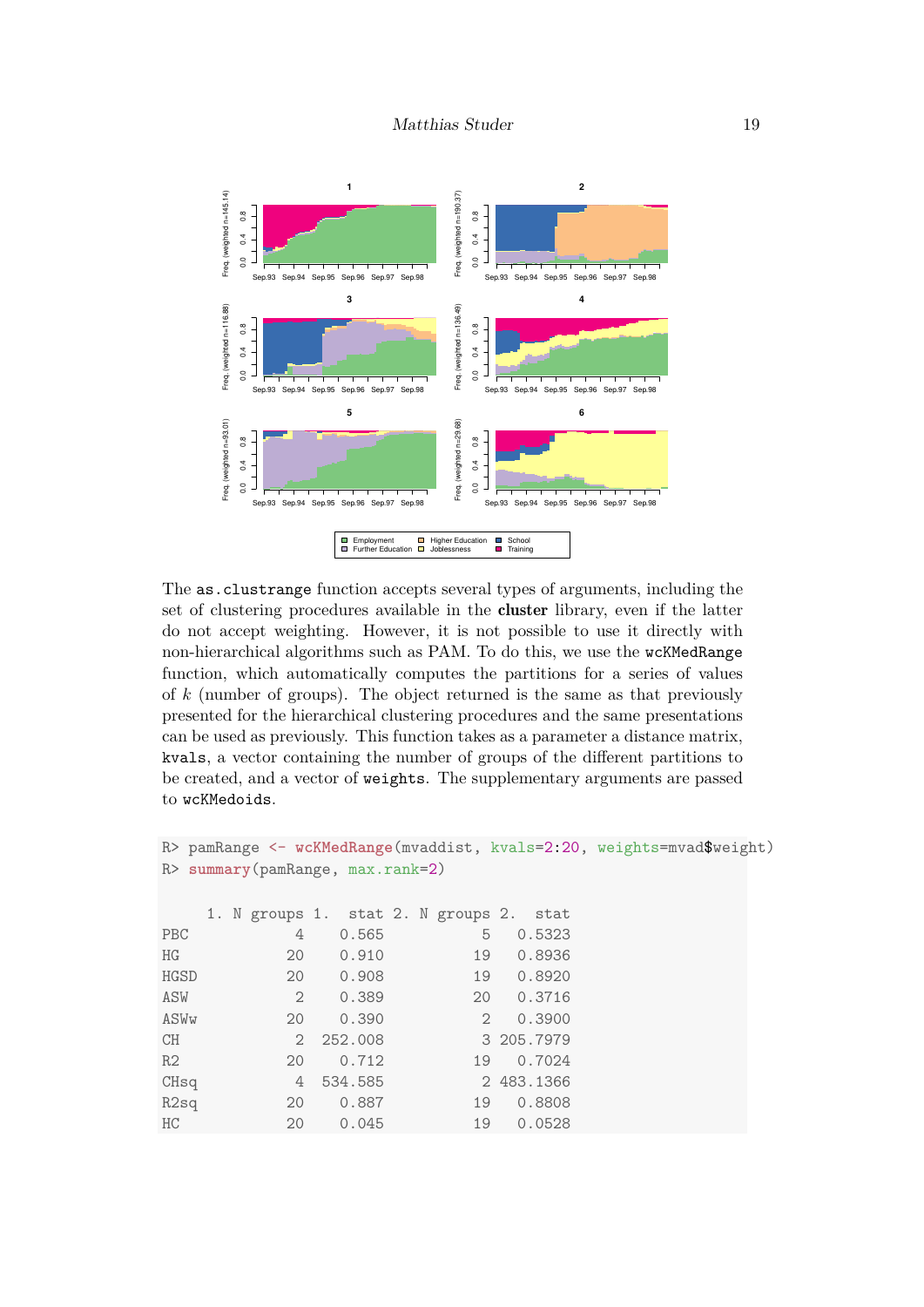The presentation offered by the summary function is particularly useful for comparing the solutions of different clustering procedures. It can thus be noted that the PAM results generally have a higher quality. Alongside the solution in two groups, which may somewhat oversimplify, the solution in four groups seems appropriate here. It should be pointed out, however, that these partitions could still be statistical artefacts since the "ASW" is less than 0*.*5.

The various tools that we have presented have enabled us to construct a typology of sequences. To do so, we have tested various algorithms and numbers of groups before opting for a partition in four groups created using the PAM method. In a general way, we suggest that readers test a larger number of algorithms than have been tested here. [Lesnard](#page-26-11) [\(2006\)](#page-26-11) suggests for example using the "average" method or the "flexible" method (see Table [1\)](#page-8-0). The tools presented make it possible to make these comparisons.

#### **6.4. Naming the clusters**

Once the typology has been created, it is customary to name the types obtained so as to make them easier to interpret. The factor function makes it possible to create a categorial variable. To do so, one specifies the variable of the types (here pamclust4\$clustering), the values that this variable takes with the levels argument (these values can be found in the previous graphics), and the labels that one wants to assign to each of these types with the labels argument. The labels must be specified in the same order as the levels argument so that first item of levels (here 66) corresponds to the first item of labels (here "Training – Employment").

R> mvad\$pam4 <- factor(pamclust4\$clustering, levels=c(66, 467, 607, 641), labels=c(

It is also possible to automatically label the clusters using the medoid sequence of each cluster. The seqclustname function can be used for this purpose. One needs to specify the sequence object (seqdata argument), the clustering (group argument), the distance matrix (diss argument). If weighted=TRUE (default), then the weights of the seqdata object are used to find the medoids. Finally, on can set perc=TRUE to add the percentage of observation in each groups to the labels.

R> mvad\$pam4.auto <- **seqclustname**(mvadseq, pamclust4\$clustering, mvaddist) R> **table**( mvad\$pam4.auto, mvad\$pam4)

|                   |     | Train-Empl School-Empl High Ed Unempl |     |    |
|-------------------|-----|---------------------------------------|-----|----|
| TR/22-EM/48       | 189 |                                       |     |    |
| SC/10-FE/12-EM/48 |     | 307                                   |     |    |
| $SC/25-HE/45$     |     |                                       | 160 |    |
| $TR/22-JL/48$     |     |                                       |     | 56 |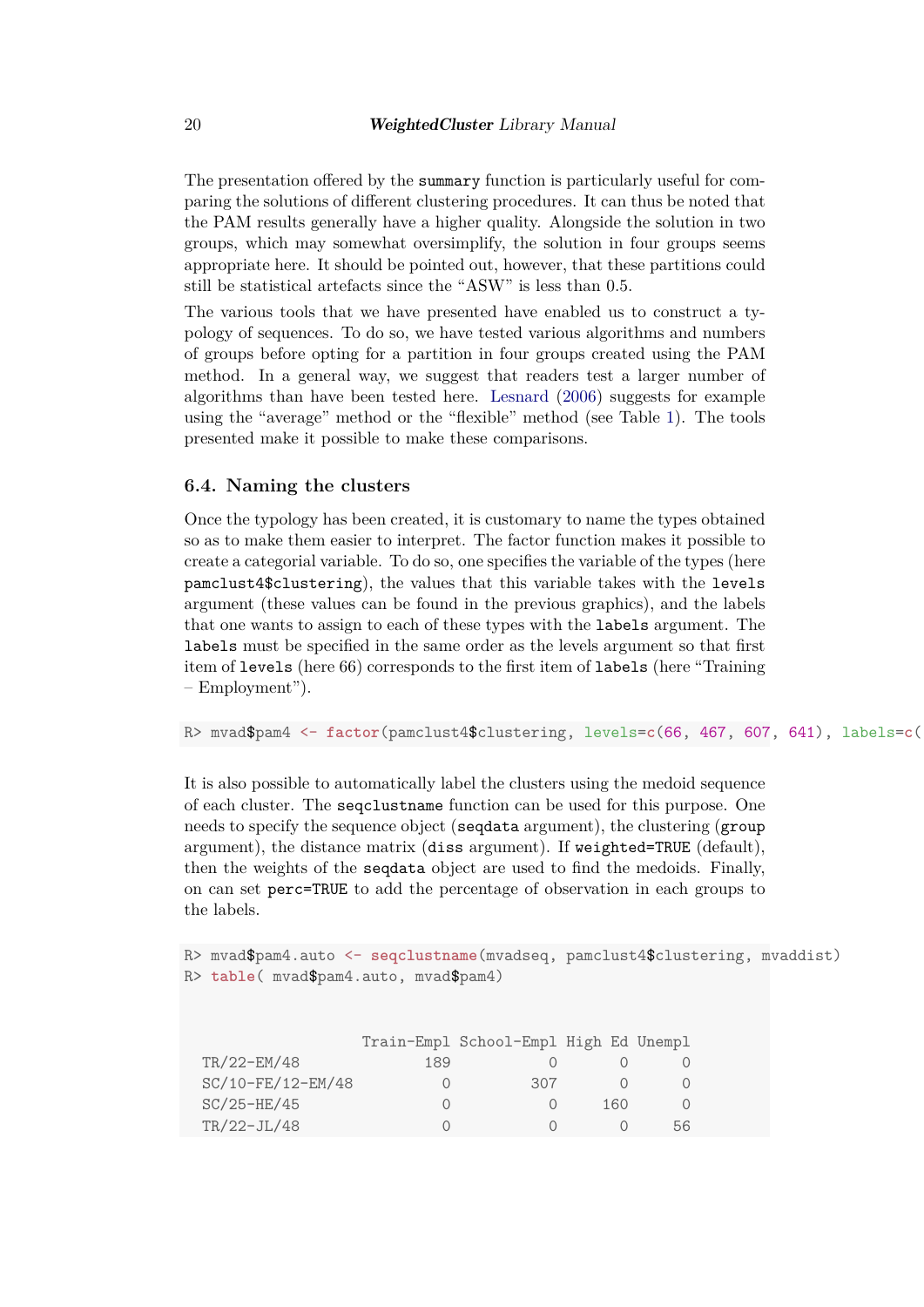#### Matthias Studer 21

Once the clusters have been named, the typology is constructed. Before concluding, we return in more detail to the question of the simplification induced by cluster analysis and the bias this can introduce into the analysis. We illustrate this question by presenting the computation of the links between typology and explanatory factors and showing how this can bias the results.

### **7. Linking trajectory types and explanatory factors**

Many research questions in the social sciences connect trajectories (or sequences) with explanatory factors. For example, one may want to know whether the occupational trajectories of men differ significantly from those of women. Similarly, [Widmer](#page-27-5) *et al.* [\(2003\)](#page-27-5) seek to bring to light the appearance of new trajectories in the construction of family life. To do so, one generally correlates a typology of family sequences with the cohort of individuals with the aid of a chi-square test or logistic regression [\(Abbott and Tsay 2000\)](#page-25-2). In this section, we present this technique and also the dangers it implies for the analysis.

Suppose one seeks to measure the links between the variable test that we have created for our purposes<sup>[10](#page-20-0)</sup> and our trajectories. This variable takes two modalities, "test" and "non-test", and groups the sequences in the following way:



R> **seqdplot**(mvadseq, group=mvad\$test, border=NA)

The "non-test" individuals seem in particular to have a strong probability of undergoing a period of unemployment. Is this difference significant? One can run a chi-square test between the variable test and pam4 (which covers our types) in the following way for weighted data. One starts by constructing a crossed table with the  $x$ tabs function.<sup>[11](#page-20-1)</sup> This function takes as a parameter a formula in which the left side of the equation refers to the weightings and the right side lists the factors that form the crossed table. The data argument specifies where variables that appear in the formula are to be found. One then runs a chi-square test on this table.

<span id="page-20-0"></span> $^{10}\mathrm{The}$  detail of the creation of this variable is given in Annex [D.](#page-33-0)

<span id="page-20-1"></span> $^{11}\mathrm{For}$  unweighted data, the  $\tt table$  function can be used.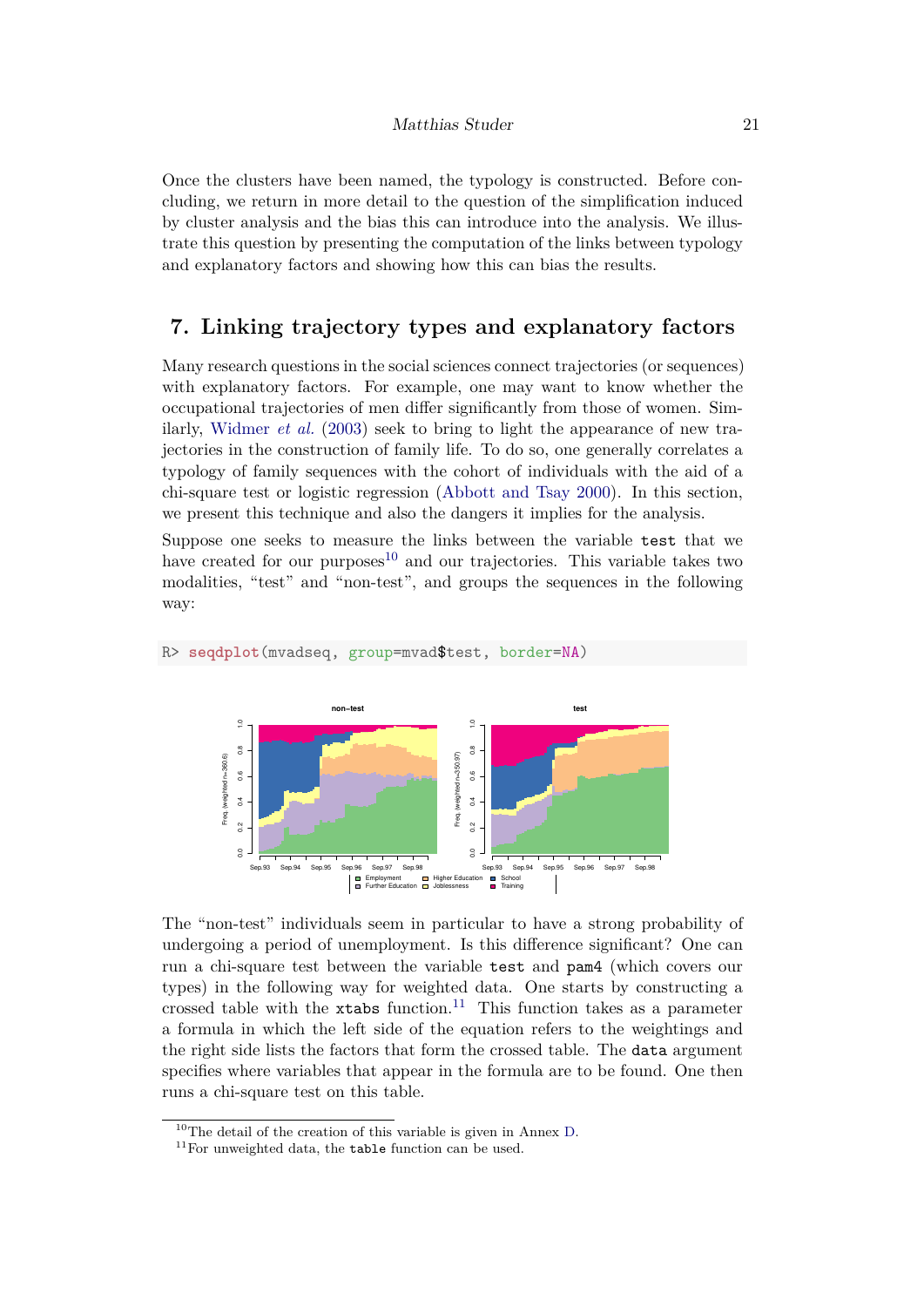```
R> tb <- xtabs(weight~test+pam4, data=mvad)
R> chisq.test(tb)
Pearson's Chi-squared test
data: tb
X-squared = 0.02, df = 3, p-value = 1
```
The result is non-significant, which means that according to this procedure the trajectories do not differ in terms of the variable test. What is the problem? Is this really the case? No, the problem arises from the simplification effected by cluster analysis. By using the typology in the chi-square test, one implicitly makes the assumption that this typology is sufficient to describe the complexity of the trajectories, which is not case here. In fact the test variable explains the variation of the trajectories *within the types*. As an example, the following graphic shows the differences in trajectories according to the test variable for the individuals classified in the type "School-Employment". The "non-test" individuals thus seem to have a greater risk of undergoing a period of "Unemployment". Hence the variability within this type does not seem to be negligible.

```
R> SchoolEmpl <- mvad$pam4=="School-Empl"
R> seqdplot(mvadseq[SchoolEmpl, ], group=mvad$test[SchoolEmpl], border=NA)
```


Let us return to the underlying assumptions already mentioned and attempt to explain it. In using the typology, one assigns its type to each sequence. One thus ignores the gap between the trajectory really followed by an individual and its type. One possible justification for this operation would be to say that the types obtained correspond to the models that have actually generated the trajectories. The gaps between the trajectories followed and these models (i.e. the types) could thus be assimilated to a kind of random error term containing no pertinent information. This therefore amounts to make the assumption that the trajectories are generated by well established models that are clearly distinct from one another. Moreover, we are implicitly making the assumption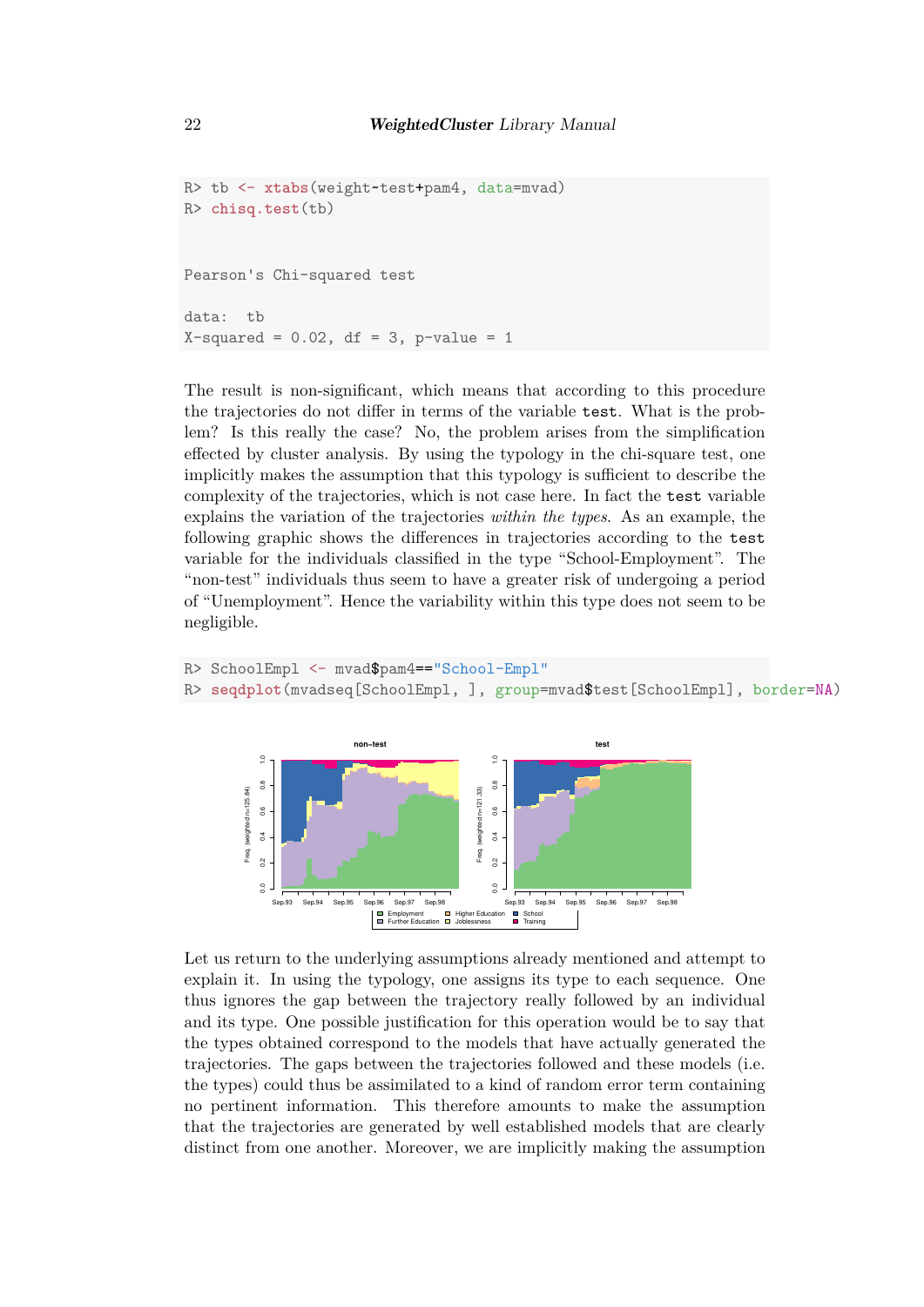that we have actually succeeded in finding the true models with the aid of cluster analysis.

In parallel, a second assumption is also being made, namely that the types obtained are equally different from one another.<sup>[12](#page-22-0)</sup> But this is not the case. The "Apprenticeship-Employment" and "School-Employment" types are closer, because they have the same trajectory endpoint. By contrast, the "Higher Education" and "unemployed" types are particularly distant from each other.

These two assumptions are strong ones. One postulates the existence of models that have actually generated the trajectories, which is debatable from a sociological standpoint. In accordance with the life course paradigm, one can thus suppose that the individuals are subject to various influences and constraints which, each in their own way, contribute to the construction of the trajectory (or part of it). This is a long way from the search for clearly defined models of trajectory.

Once again, these assumptions may prove pertinent if the groups obtained are very homogeneous and very different from one another — a situation in which the average silhouette should be relatively high  $(ASW > 0.7$ , for example). But this is not the case here, since the average silhouette is less than 0*.*5.

The solution to this problem consists in using discrepancy analysis [\(Studer](#page-27-2) *et al.* [2011\)](#page-27-2). This type of analysis makes it possible to measure the strength of the link by providing a pseudo- $R^2$ , i.e. the share of the variation of the sequences explained by a variable, and also the significance of the association. One is thus freed from the assumption of trajectory models by directly computing the link, without preliminary clustering. [Studer](#page-27-2) *et al.* [\(2011\)](#page-27-2) gives an introduction to its implementation in R as well as a general presentation of the method. Only a brief overview is therefore offered here to support the argument.

Briefly, a bivariate test of the association between the sequences and the variable test can be computed with the dissassoc function available in the TraMineR library. The results that interest us here can be read on the line Pseudo *R*<sup>2</sup> . It can thus be observed that the test variable explains 3.6% of the variability of the trajectories and the *p*-value is highly significant.

```
R> set.seed(1)
R> dsa <- dissassoc(mvaddist, mvad$test, weights=mvad$weight, weight.permutation="diss
R> print(dsa$stat)
               t0 p.value
Pseudo F 25.8285 0.0002
Pseudo Fbf 25.9594 0.0002
Pseudo R2 0.0351 0.0002
Bartlett 2.4336 0.8050
Levene 20.0631 0.0006
```
<span id="page-22-0"></span> $12$ Kohonen maps make it possible to visualize these distances between types of trajectories [\(Rousset and Giret 2007\)](#page-27-6).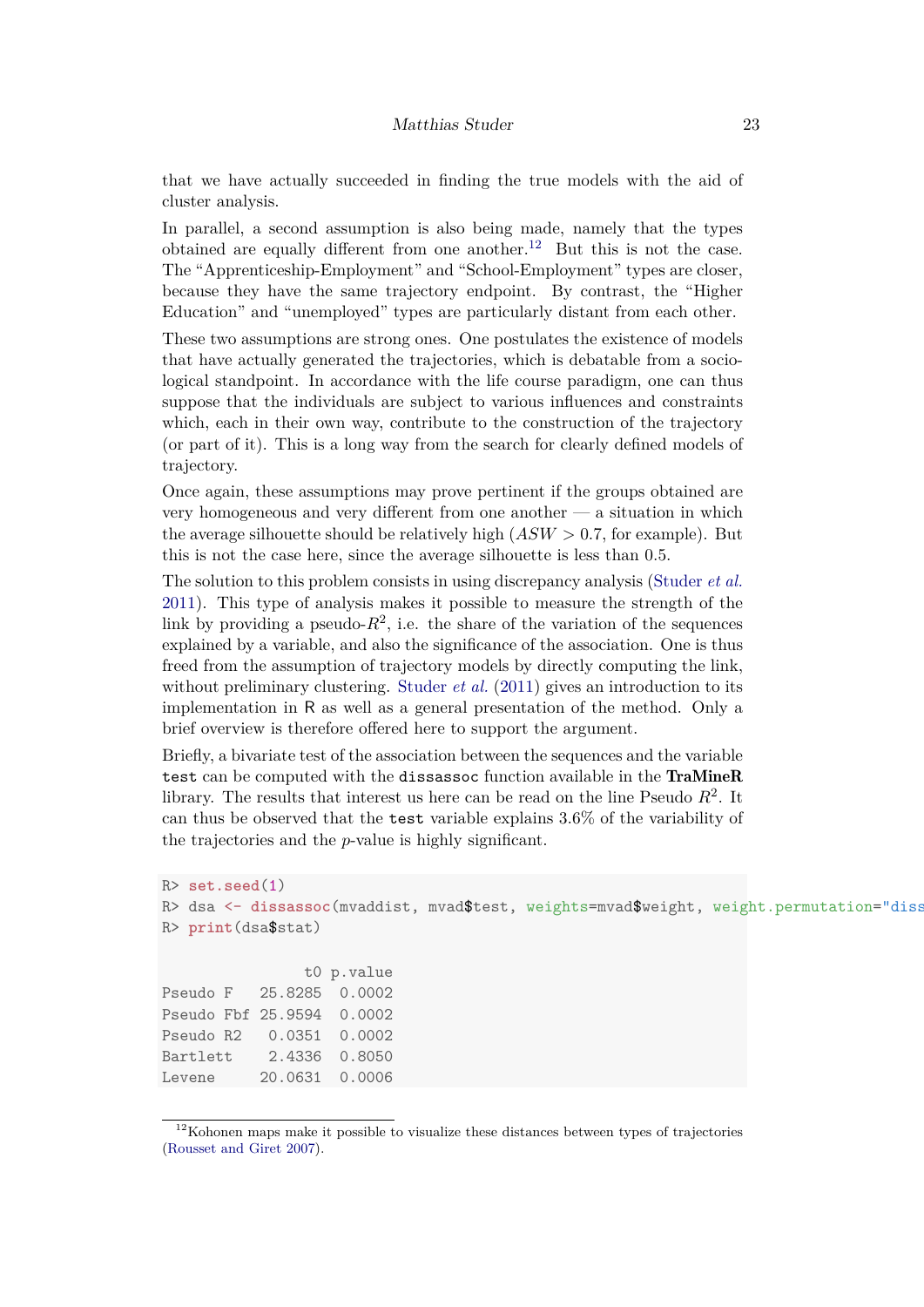We may include several covariates by building a sequence regression trees with the seqtree and seqtreedisplay<sup>[13](#page-23-0)</sup> functions [\(Studer](#page-27-2) *et al.* [2011\)](#page-27-2).<sup>[14](#page-23-1)</sup>

```
R> tree <- seqtree(mvadseq~gcse5eq+Grammar+funemp, data=mvad, diss=mvaddist, weight
R> seqtreedisplay(tree, type="d", border=NA)
```


This analysis highlights the main effect as well as the interactions between covariates and the sequences. Here, the gcse5eq covariate (having good results at the end of compulsory schooling) has the most important effect. For those with good results, the most explanatory covariate is having been in a Grammar school. On the contrary, for those with poor results, the most important covariate is having an unemployed father.

Discrepancy analysis leads to a change of paradigm and frees us from the concept of clearly defined models of trajectories. Rather than relying on the search for models, we consider that the trajectories are set in a context which influences the construction of the trajectory in its own way. In other words, we seek to understand to what extent interindividual variability is explained by a context, while accounting for the diversity of the paths followed. From a conceptual standpoint, the assumptions underlying discrepancy analysis are very close to the principles put forward by the life course paradigm. [Elder](#page-25-10) [\(1999\)](#page-25-10) thus stresses the need to analyse the life course in times and places (the context) while preserving the interindividual variability and the agency of the actors.

<span id="page-23-0"></span><sup>&</sup>lt;sup>13</sup>The free GraphViz software [\(Gansner and North 1999\)](#page-25-5) must be installed and accessible for the function to work properly. It can be downloaded from <http://www.graphviz.org/>.

<span id="page-23-1"></span><sup>&</sup>lt;sup>14</sup>The ANOVA approach can also be extended to the multifactor case using the dissmfacw function.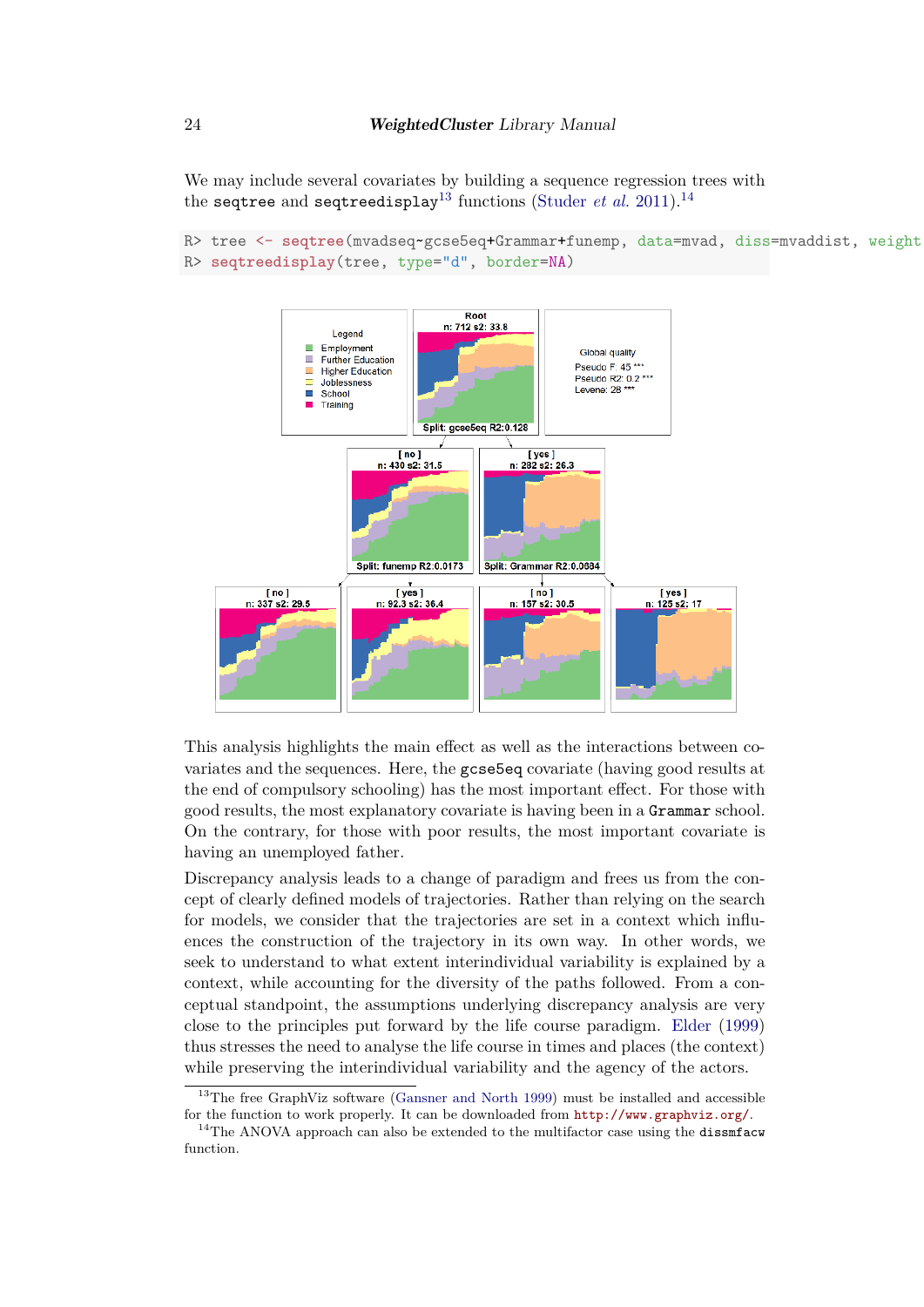In our view, building sequence typologies is a powerful method which has the advantage offering a descriptive point of view on the sequences while reducing the complexity of the analysis. However, its use in combination with inferential methods should be conducted with caution, since it can lead to misleading conclusions, as shown with the test variable.

### **8. Conclusion**

This aim of this manual has been twofold: to present the WeightedCluster library and offer a step-by-step guide to building typologies of sequences for the social sciences. This library makes it possible, in particular, to represent graphically the results of a hierarchical cluster analysis, to group identical sequences in order to analyse a larger number of sequences,  $15$  to compute a set of measures of the quality of a partition, and also an optimized version of the PAM algorithm taking account of weightings. The library also offers procedures for facilitating the choice of a particular clustering solution and defining the number of groups.

In addition to the methods, we have also discussed the construction of sequence typologies in the social sciences. We argue that these methods offer an important descriptive viewpoint on sequences. Cluster analysis makes it possible to bring out recurrent patterns and/or "ideal-typical sequences" [\(Abbott and](#page-25-3) [Hrycak 1990\)](#page-25-3). The search for patterns is an important issue in several problem areas of the social sciences [\(Abbott 1995\)](#page-25-4). In particular it makes it possible to bring to light the legal, economic or social constraints that frame the construction of individual courses. As [Abbott and Hrycak](#page-25-3) [\(1990\)](#page-25-3) note, while typical sequences may result from constraints that are found recurrently, these typical sequences can also act on reality by serving as models for the actors, who anticipate their own future. These different possibilities of interpretation make the creation of typologies a powerful tool.

All cluster analyses produce results, whatever their pertinence [\(Levine 2000\)](#page-26-0). It is therefore necessary to discuss their quality so as to specify the scope of the results and not make unwarranted generalizations. In our view, this stage is too often absent from cluster analyses. In our case, this quality was low, as often happens in sequence analysis. With a higher quality (i.e. *ASW >* 0*.*7 for example), one can be more affirmative, since the partition probably reflects a strong structure identified in the data.

This is a powerful but also risky tool. In giving a unique name to each group, one tends to remove from the analysis the diversity of the situations found within each group. By way of an example, we noted that the length of the periods of unemployment varies significantly within the group that we named "Unemployed" and that this state is also found in other groups. This simplification makes sense if the aim is to bring out the recurrent patterns for descriptive purposes.

However, the typologies should not be used in an explanatory procedure. That

<span id="page-24-0"></span><sup>15</sup>The detail of this procedure is set out in Annex [A.](#page-27-0)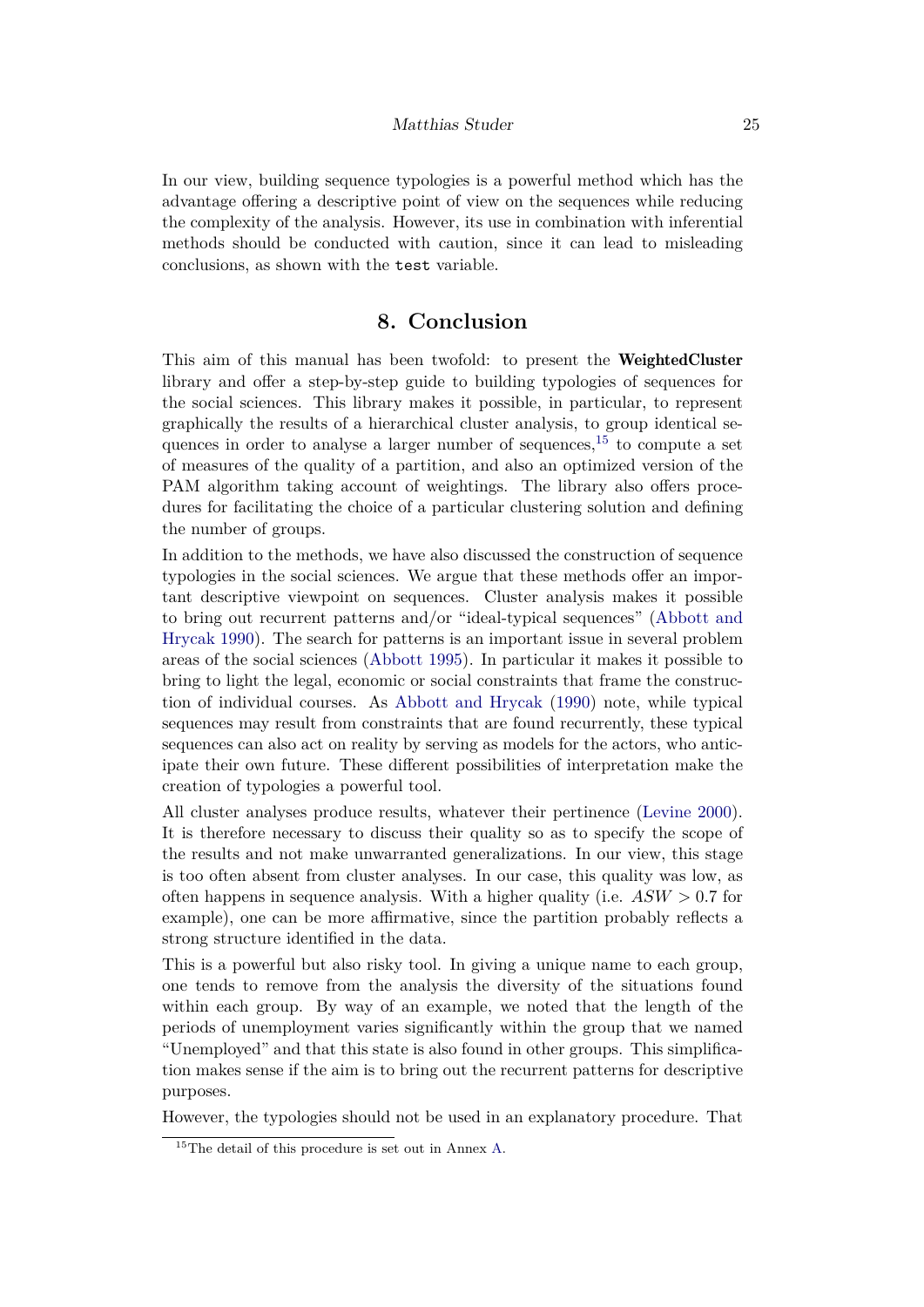would amount to postulating the existence of clearly defined models that actually generated the trajectories and have been identified through cluster analysis. Not only can this procedure result in misleading conclusions if these assumptions are not verified, but the assumptions are debatable from a sociological viewpoint. In accordance with the life course paradigm, one can suppose that the individuals are subject to various influences and constraints which, each in their own way, contribute to the construction of the trajectory (or part of it). We are thus a long way from the search for clearly defined trajectory models.

# **References**

- <span id="page-25-4"></span>Abbott A (1995). "Sequence Analysis: New Methods for Old Ideas." *Annual Review of Sociology*, **21**, 93–113.
- <span id="page-25-3"></span>Abbott A, Hrycak A (1990). "Measuring Resemblance in Sequence Data: An Optimal Matching Analaysis of Musicians' Careers." *American Journal of Sociolgy*, **96**(1), 144–185.
- <span id="page-25-2"></span>Abbott A, Tsay A (2000). "Sequence Analysis and Optimal Matching Methods in Sociology, Review and Prospect." *Sociological Methods and Research*, **29**(1), 3–33. (With discussion, pp 34-76).
- <span id="page-25-1"></span>Aisenbrey S, Fasang AE (2010). "New Life for Old Ideas: The "Second Wave" of Sequence Analysis Bringing the "Course" Back Into the Life Course." *Sociological Methods and Research*, **38**(3), 430–462.
- <span id="page-25-6"></span>Belbin L, Faith DP, Milligan GW (1992). "A Comparison of Two Approaches to beta-Flexible Clustering." *Multivariate Behavioral Research*, **3**(3), 417–433.
- <span id="page-25-9"></span>Calinski RB, Harabasz J (1974). "A Dendrite Method for Cluster Analysis." *Communications in Statistics*, **3**, 1–27.
- <span id="page-25-10"></span>Elder GH (1999). *Children of the Great Depression*. Westview Press, Boulder.
- <span id="page-25-7"></span>Fernández A, Gómez S (2008). "Solving Non-Uniqueness in Agglomerative Hierarchical Clustering Using Multidendrograms." *Journal of Classification*, **25**, 43–65. ISSN 0176-4268. 10.1007/s00357-008-9004-x, URL [http://dx.](http://dx.doi.org/10.1007/s00357-008-9004-x) [doi.org/10.1007/s00357-008-9004-x](http://dx.doi.org/10.1007/s00357-008-9004-x).
- <span id="page-25-0"></span>Gabadinho A, Ritschard G, Müller NS, Studer M (2011). "Analyzing and visualizing state sequences in R with TraMineR." *Journal of Statistical Software*, **40**(4), 1–37. URL <http://www.jstatsoft.org/v40/i04/>.
- <span id="page-25-5"></span>Gansner ER, North SC (1999). "An Open Graph Visualization System and Its Applications to software engineering." *Software - Practice and Experience*, **30**, 1203–1233.
- <span id="page-25-8"></span>Hennig C, Liao TF (2010). "Comparing latent class and dissimilarity based clustering for mixed type variables with application to social stratification."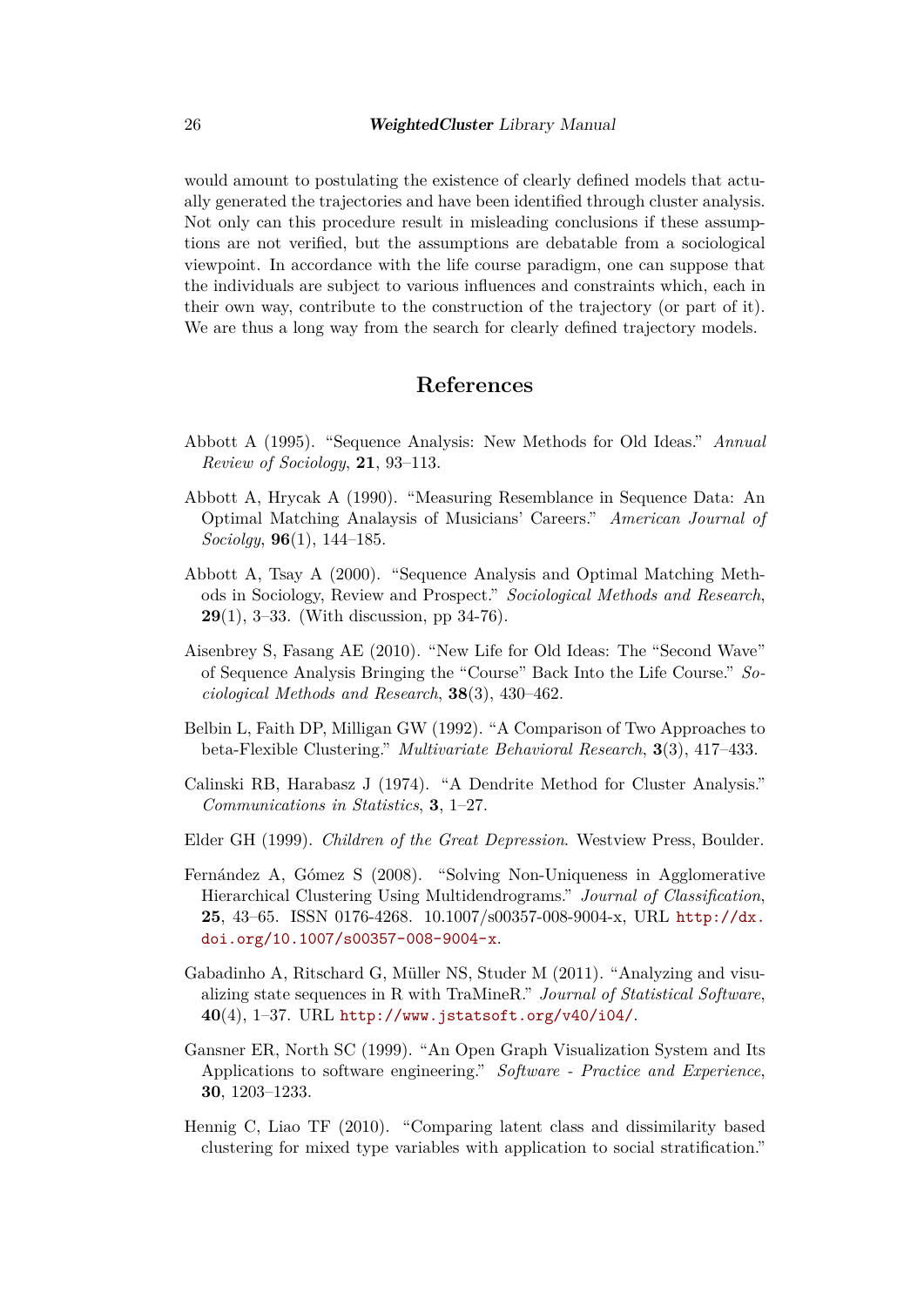*Technical report*, Department of Statistical Science, UCL, Department of Sociology, University of Illinois.

- <span id="page-26-2"></span>Hollister M (2009). "Is Optimal Matching Suboptimal?" *Sociological Methods Research*, **38**(2), 235–264. [doi:10.1177/0049124109346164](https://doi.org/10.1177/0049124109346164).
- <span id="page-26-10"></span>Hubert L, Arabie P (1985). "Comparing Partitions." *Journal of Classification*, **2**, 193–218.
- <span id="page-26-12"></span>Hubert L, Levin J (1976). "A general statistical framework for assesing categorical clustering in free recall." *Psychological Bulletin*, **83**, 1072–1080.
- <span id="page-26-5"></span>Kaufman L, Rousseeuw PJ (1990). *Finding groups in data. an introduction to cluster analysis*. Wiley, New York.
- <span id="page-26-11"></span>Lesnard L (2006). "Optimal Matching and Social Sciences." *Manuscript*, Observatoire Sociologique du Changement (Sciences Po and CNRS), Paris.
- <span id="page-26-3"></span>Lesnard L (2010). "Setting Cost in Optimal Matching to Uncover Contemporaneous Socio-Temporal Patterns." *Sociological Methods Research*, **38**(3), 389– 419. [doi:10.1177/0049124110362526](https://doi.org/10.1177/0049124110362526). URL [http://smr.sagepub.com/](http://smr.sagepub.com/cgi/content/abstract/38/3/389) [cgi/content/abstract/38/3/389](http://smr.sagepub.com/cgi/content/abstract/38/3/389).
- <span id="page-26-0"></span>Levine J (2000). "But What Have You Done For Us Lately." *Sociological Methods & Research*, **29 (1)**, pp. 35–40.
- <span id="page-26-6"></span>Maechler M, Rousseeuw P, Struyf A, Hubert M (2005). "Cluster Analysis Basics and Extensions." Rousseeuw et al provided the S original which has been ported to R by Kurt Hornik and has since been enhanced by Martin Maechler: speed improvements, silhouette() functionality, bug fixes, etc. See the 'Changelog' file (in the package source).
- <span id="page-26-1"></span>McVicar D, Anyadike-Danes M (2002). "Predicting successful and unsuccessful transitions from school to work using sequence methods." *Journal of the Royal Statistical Society A*, **165**(2), 317–334.
- <span id="page-26-8"></span>Milligan G (1989). "A study of the beta-flexible clustering method." *Multivariate Behavioral Research*, **24**(2), 163–176.
- <span id="page-26-9"></span>Milligan G, Cooper M (1985). "An examination of procedures for determining the number of clusters in a data set." *Psychometrika*, **50**(2), 159–179. URL <http://ideas.repec.org/a/spr/psycho/v50y1985i2p159-179.html>.
- <span id="page-26-7"></span>Milligan GW, Cooper MC (1987). "Methodology Review: Clustering Methods." *Applied Psychological Measurement*, **11**(4), 329–354. [doi:10.1177/](https://doi.org/10.1177/014662168701100401) [014662168701100401](https://doi.org/10.1177/014662168701100401).
- <span id="page-26-4"></span>Müllner D (2011). *fastcluster: Fast hierarchical clustering routines for R and Python*. Version 1.1.3, URL <http://math.stanford.edu/~muellner>.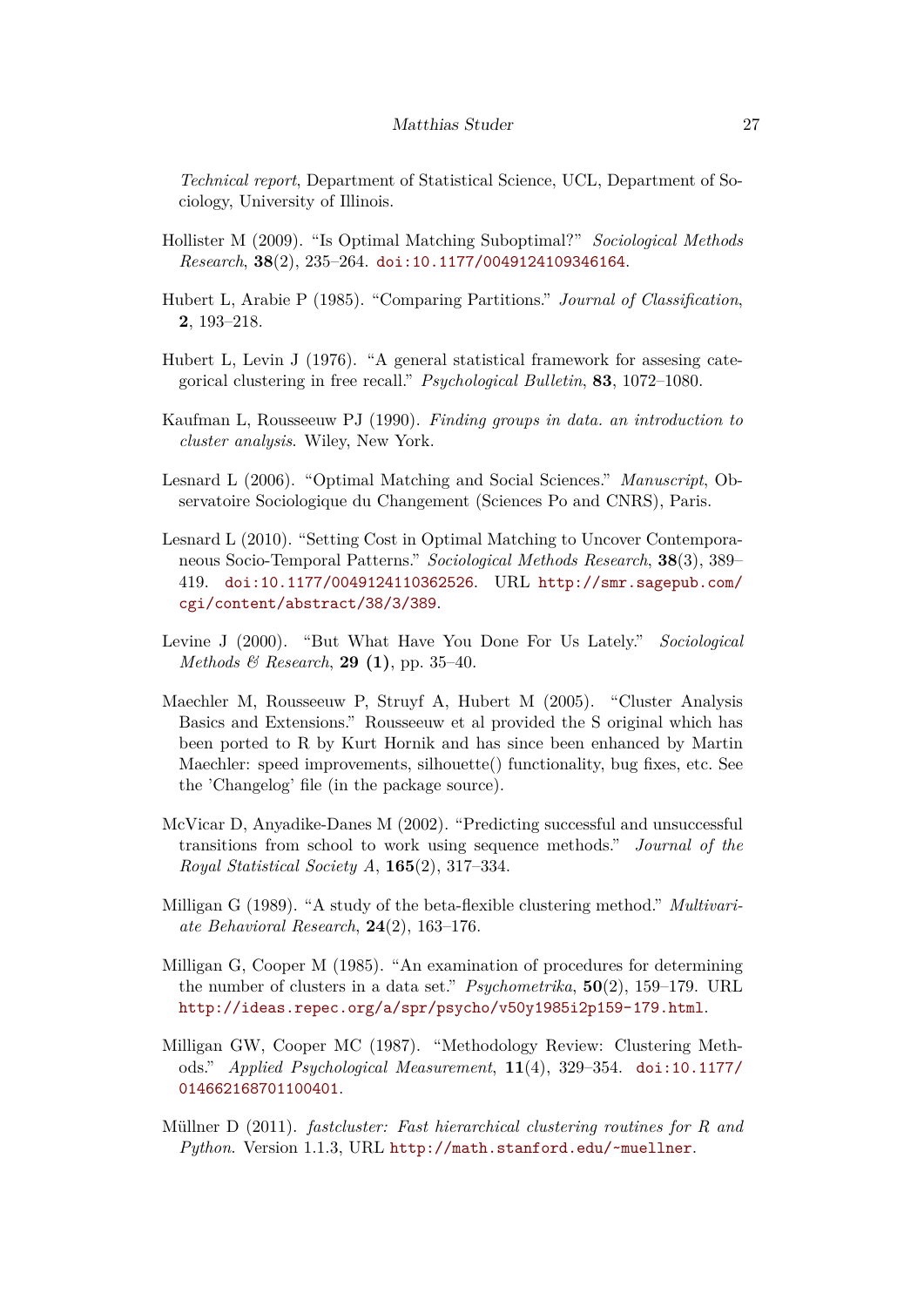- <span id="page-27-8"></span>Oksanen J, Blanchet FG, Kindt R, Legendre P, Minchin PR, O'Hara RB, Simpson GL, Solymos P, Stevens MHH, Wagner H (2012). *vegan: Community Ecology Package*. R package version 2.0-3, URL [http://CRAN.R-project.](http://CRAN.R-project.org/package=vegan) [org/package=vegan](http://CRAN.R-project.org/package=vegan).
- <span id="page-27-4"></span>Reynolds A, Richards G, de la Iglesia B, Rayward-Smith V (2006). "Clustering Rules: A Comparison of Partitioning and Hierarchical Clustering Algorithms." *Journal of Mathematical Modelling and Algorithms*, **5**, 475–504. ISSN 1570-1166. 10.1007/s10852-005-9022-1, URL [http://dx.doi.org/10.](http://dx.doi.org/10.1007/s10852-005-9022-1) [1007/s10852-005-9022-1](http://dx.doi.org/10.1007/s10852-005-9022-1).
- <span id="page-27-6"></span>Rousset P, Giret JF (2007). "Classifying qualitative time series with SOM: the typology of career paths in France." In *Proceedings of the 9th international work conference on Artificial neural networks*, IWANN'07, pp. 757– 764. Springer-Verlag, Berlin, Heidelberg. ISBN 978-3-540-73006-4. URL <http://dl.acm.org/citation.cfm?id=1768409.1768513>.
- <span id="page-27-1"></span>Shalizi C (2009). "Distances between Clustering, Hierarchical Clustering." *Lectures notes*, Carnegie Mellon University.
- <span id="page-27-3"></span>Struyf A, Hubert M, Rousseeuw P (1997). "Clustering in an Object-Oriented Environment." *Journal of Statistical Software*, **1**(4), 1–30. ISSN 1548-7660. URL <http://www.jstatsoft.org/v01/i04>.
- <span id="page-27-2"></span>Studer M, Ritschard G, Gabadinho A, Müller NS (2011). "Discrepancy Analysis of State Sequences." *Sociological Methods and Research*, **40**(3), 471–510. [doi:](https://doi.org/10.1177/0049124111415372) [10.1177/0049124111415372](https://doi.org/10.1177/0049124111415372).
- <span id="page-27-5"></span>Widmer ED, Levy R, Pollien A, Hammer R, Gauthier JA (2003). "Entre standardisation, individualisation et sexuation: une analyse des trajectoires personnelles en Suisse." *Revue suisse de sociologie*, **29**(1), 35–67.

## **A. Aggregating identical sequences**

<span id="page-27-0"></span>The algorithms that we have presented all take into account the weighting of observations. This makes it possible to group identical observations by giving them a higher weighting. One can then perform cluster analysis on these grouped data, which considerably reduces the computing time and the memory used.[16](#page-27-7) The analysis is completed by "disaggregating" so as to reintegrate the typology into the initial data.

These different operations are performed easily with the wcAggregateCases function in the WeightedCluster library. This function identifies the identical cases in order to group them. In a second stage, the object returned also makes it possible to perform the reverse operation, i.e. to disaggregate the data.

Let us return to the example that we have used from the start of this manual. The following code makes it possible to identify the identical sequences. The

<span id="page-27-7"></span><sup>&</sup>lt;sup>16</sup>The quantity of memory required increases quadratically.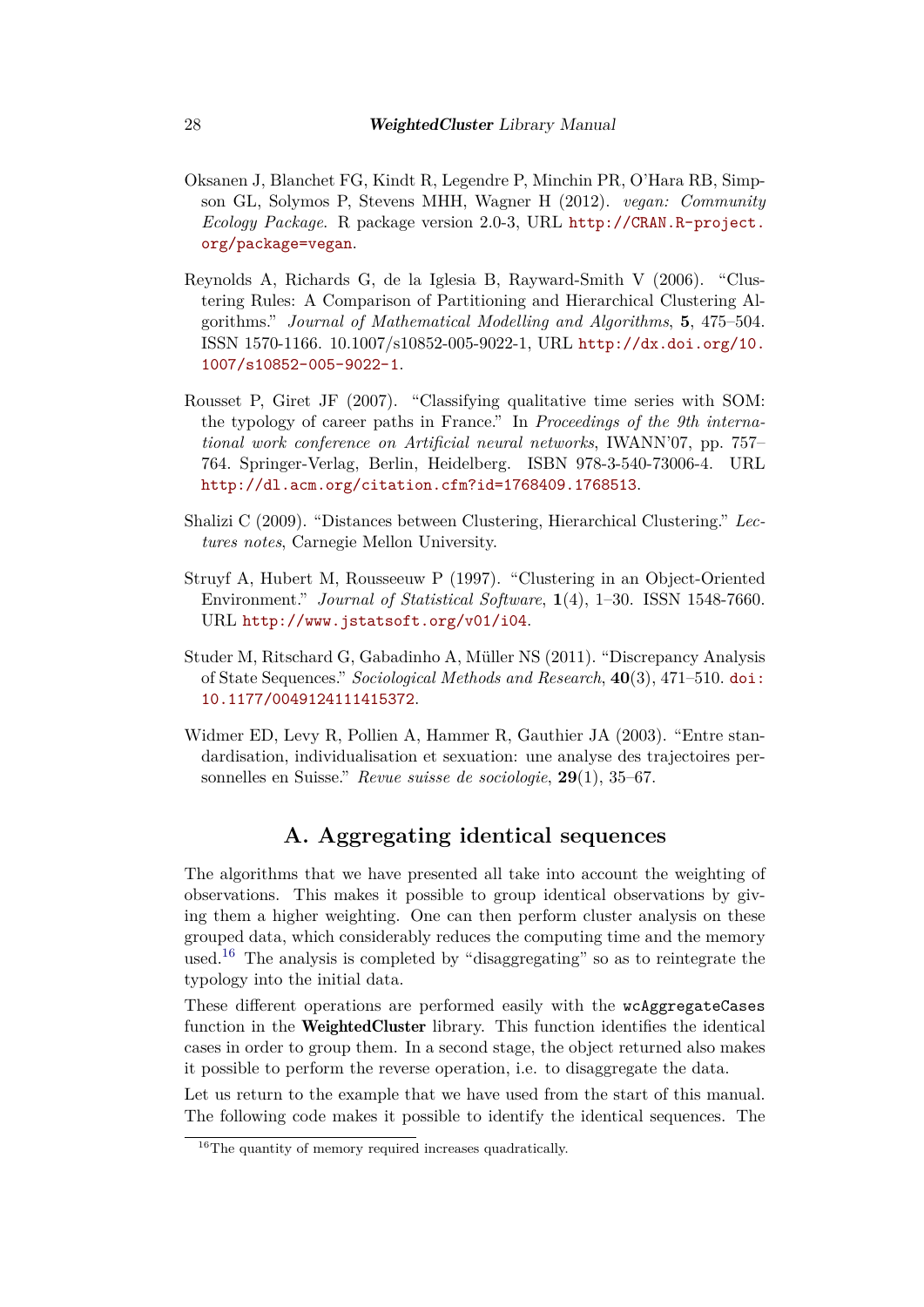wcAggregateCases function takes two parameters: a data.frame (or a matrix) which contains the cases to be aggregated, and an optional vector of weights.

```
R> ac <- wcAggregateCases(mvad[, 17:86], weights=mvad$weight)
R> ac
Number of disaggregated cases: 712
Number of aggregated cases: 490
Average aggregated cases: 1.45
Average (weighted) aggregation: 1.45
```
The object returned by the wcAggregateCases function (here ac) gives some basic information on the grouping. It can be seen that initial data set contains 712 observations, but only 490 different sequences. The object returned contains three particularly interesting elements.

- aggIndex: index of unique objects.
- aggWeights: Number of times (weighted if necessary) that each unique object of aggIndex appears in the data.
- disaggIndex: index of initial objects in the list of unique objects. This information makes it possible to disaggregate the data. An example of its use will be given later.

With this information, we can create an object uniqueSeq of the unique sequences weighted by the number of times they appear in the data. In the following code, ac\$aggIndex makes it possible to select the unique sequences and the vector ac\$aggWeights contains the weighting of each of these sequences.

```
R> uniqueSeq <- seqdef(mvad[ac$aggIndex, 17:86], alphabet = mvad.alphabet,
         states = mvad.scodes, labels = mvad.labels, weights=ac$aggWeights)
```
We can then compute different clustering solutions. Here, we compute the distance matrix before using this information for the wcKMedoids function. As before, we use here the vector ac\$aggWeights to apply the weightings.

```
R> mvaddist2 <- seqdist(uniqueSeq, method="OM", indel=1.5, sm=subm.custom)
R> pamclust4ac <- wcKMedoids(mvaddist2, k=4, weights=ac$aggWeights)
```
Now that the clustering has been done, the information contained in ac\$disaggIndex makes it possible to move back. For example, the typology in the original (nonaggregated) data.frame can be added with the aid of the following code. The vector pamclust4ac\$clustering contains the membership of each unique sequence in the clusters. Using the index ac\$disaggIndex, we return to the original data set, i.e. we obtain the membership of each (non-unique) sequence in the clusters.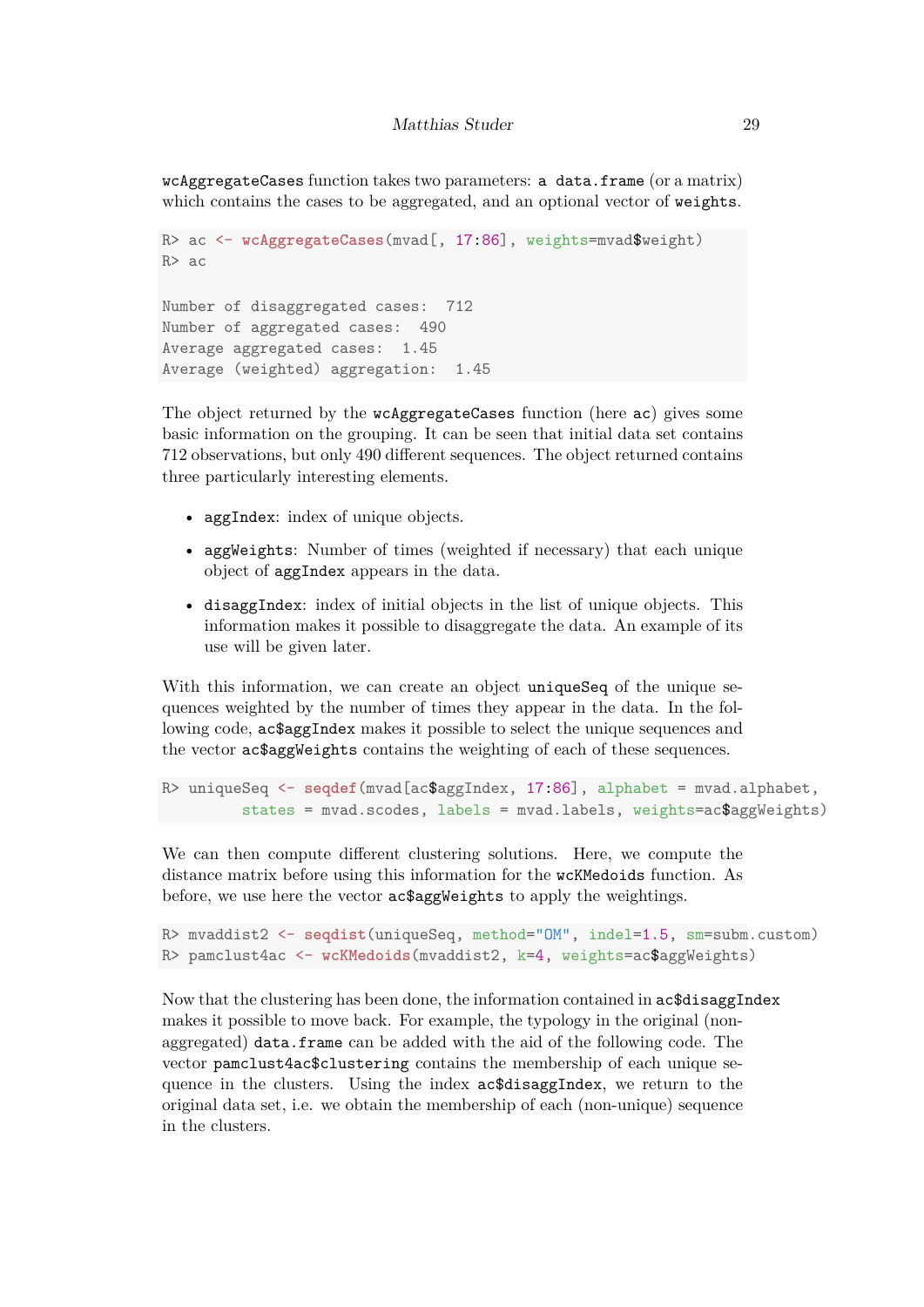R> mvad\$acpam4 <- pamclust4ac\$clustering[ac\$disaggIndex]

The following table gives the distribution of the original cases between the typology we obtained from the disaggregated cases (variable pam4) and the one obtained from the aggregated data (variable acpam4). It can be seen that the two solutions contain the same cases; only the labels differ.

```
R> table(mvad$pam4, mvad$acpam4)
           28 87 414 444
 Train-Empl 0 0 189 0
 School-Empl 0 307 0 0
 High Ed 160 0 0 0
 Unempl 0 0 0 56
```
The aggregation of identical cases is a very useful functionality for large data sets. It is often not possible to compute the set of distances because of insufficient memory. In such cases, the use of wcAggregateCases could solve the problem.

### **B. Notes on performances**

<span id="page-29-0"></span>The algorithms for partitioning around medoids available in the WeightedCluster library are highly optimized. Internally, the library offers several variants of the PAM algorithm. The choice among these variants depends on the type of the distance object passed to the function and on the method argument.

The diss argument may be a distance matrix or a dist object. In the first case, each distance is registered twice, which can rapidly give rise to problems of available memory, but the algorithm is generally faster (see the performance comparisons below). If the argument is of the dist type, only the lower triangle of the distance matrix is stored in memory, but this gain comes at the expense of the speed of the algorithm.

In contrast to the PAM algorithm available in the cluster library, the distance matrix is not copied internally, making it possible to perform a clustering of a considerably larger number objects before reaching the memory limits of the machine.

The method argument specifies the algorithm used. Two versions are available: the original version of the PAM algorithm and "PAMonce". The "PAMonce" algorithm implements the optimizations proposed by [Reynolds](#page-27-4) *et al.* [\(2006\)](#page-27-4), which consist in evaluating the cost of the suppression of a medoid only once (rather than *n* times in the original version). We have also included in this algorithm a second optimization which consists in not evaluating the gain from replacing a medoid by a given object if the distance between them is zero. This optimization is consistent with the mathematical definition of a measure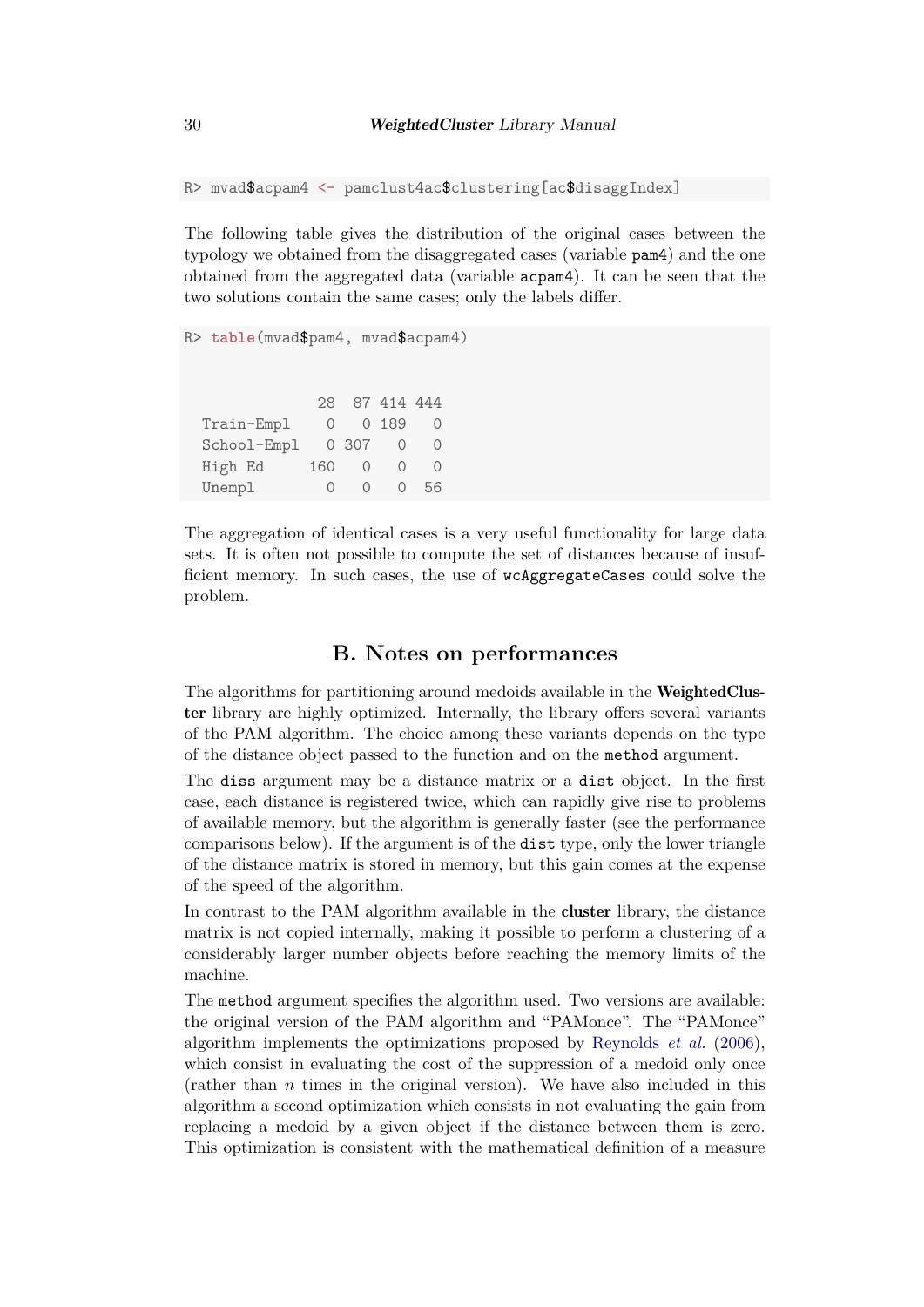of distance, whereby two objects are identical if, and only if, their distance is zero. This optimization only makes sense insofar as the objects to be grouped contain duplicates and in particular only so long as the measure of dissimilarity used respects this condition. It should be noted that measures of dissimilarity generally do respect it.

To measure the impact of these optimizations on performance, we ran several simulations. They grouped in  $k \in (2, 8, 16, 24, 32, 48, 64, 96, 128)$  groups a set of  $n \in (200, 500, 1000, 2000)$  observations whose x and y coordinates were randomly generated with a uniform distribution. Figure [1](#page-30-0) shows the changes in computing time (on a logarithmic scale) according to the values of *n* and *k*. Figure [2](#page-30-1) shows the changes in total relative time, i.e. divided by the time taken by the fastest algorithm for this solution, with the same parameters.



<span id="page-30-0"></span>Figure 1: Changes in computing time according to *n* and *k*

<span id="page-30-1"></span>Figure 2: Changes in relative time according to *n* and *k*



The solutions proposed by WeightedCluster are faster and the differences increase as *k* and *n* increase. The use of a distance matrix rather than the dist object makes it possible to reduce the computing time. The gain in memory is thus indeed achieved at the expense of computing time. The same is true for the optimizations of "PAMonce", which brings a significant gain. Relative to the cluster library, the gains are particularly great (around a factor of 15) when *n* is greater than 1000 and *k* is large.

It should also be noted that if the data contain identical cases, the gains are potentially still greater, since these cases can grouped by using wcAggregateCases.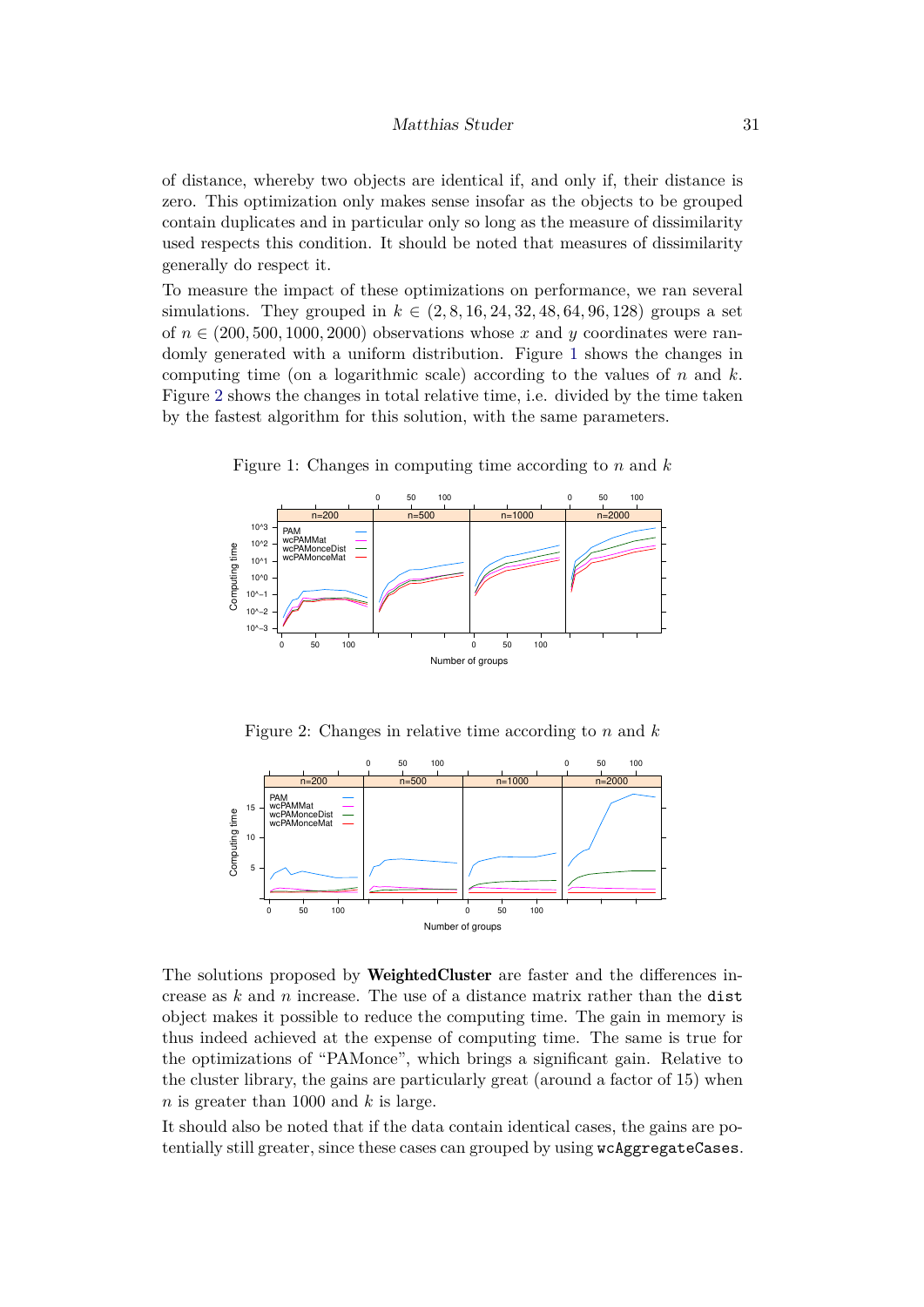This operation considerably reduces the memory requirement and the computing time.

# **C. Details of quality measures**

#### <span id="page-31-1"></span><span id="page-31-0"></span>**C.1. Average Silhouette Width (ASW)**

Originally proposed by [Kaufman and Rousseeuw](#page-26-5) [\(1990\)](#page-26-5), this index is based on a notion of coherence of the assignment of an observation to a given group, which is measured by comparing the average weighted distance, labelled  $a_i$ , of an observation *i* with the other members of its group and the average weighted distance from the closest group, labelled *b<sup>i</sup>* .

Let *k* be the group of observation *i*,  $W_k$  the sum of the weightings of the observations belonging to group k,  $w_i$  the weight of observation *i* and  $\ell$  one of the other groups; the silhouette of an observation is computed as follows:

<span id="page-31-2"></span>
$$
a_i = \frac{1}{W_k - 1} \sum_{j \in k} w_j d_{ij} \tag{1}
$$

$$
b_i = \min_{\ell} \frac{1}{W_{\ell}} \sum_{j \in \ell} w_j d_{ij} \tag{2}
$$

$$
s_i = \frac{b_i - a_i}{\max(a_i, b_i)} \tag{3}
$$

Equation [1](#page-31-2) supposes that the weighting unit is equivalent to one observation, because the weighted sum of distances is divided by  $W_k - 1$ . This assumption is not problematic when the weights are computed from an aggregation of identical cases (see Annex [A\)](#page-27-0) or when the data are not weighted. However, when some of the  $w_i$  or some of the  $W_k$  are lower than one, the  $a_i$  are undefined and the value of the silhouette cannot be interpreted. Those situations are quite frequent, when the weights aim at correcting the sample representativeness (as it was the case in our example). To address this issue, we propose to use *aw<sup>i</sup>* instead of  $a_i$  when computing the silhouette. This  $a w_i$  value is computed as follows.

$$
aw_i = \frac{1}{W_k} \sum_{j \in k} w_j d_{ij} \tag{4}
$$

There are two interpretations for the *aw<sup>i</sup>* value. First, it is the distance between the observation and its own group, when all the observations of the group are used to define the group. In the original formulation, the observation is removed from the group before computing the *a<sup>i</sup>* value. Second, the *aw<sup>i</sup>* value can be interpreted as the  $a_i$  value when the weighting unit is as small as possible, i.e. when it tends to zero.

For both variant, the index finally used corresponds to the weighted average of the silhouettes  $s_i$ . This value is returned in the stats element. The weighted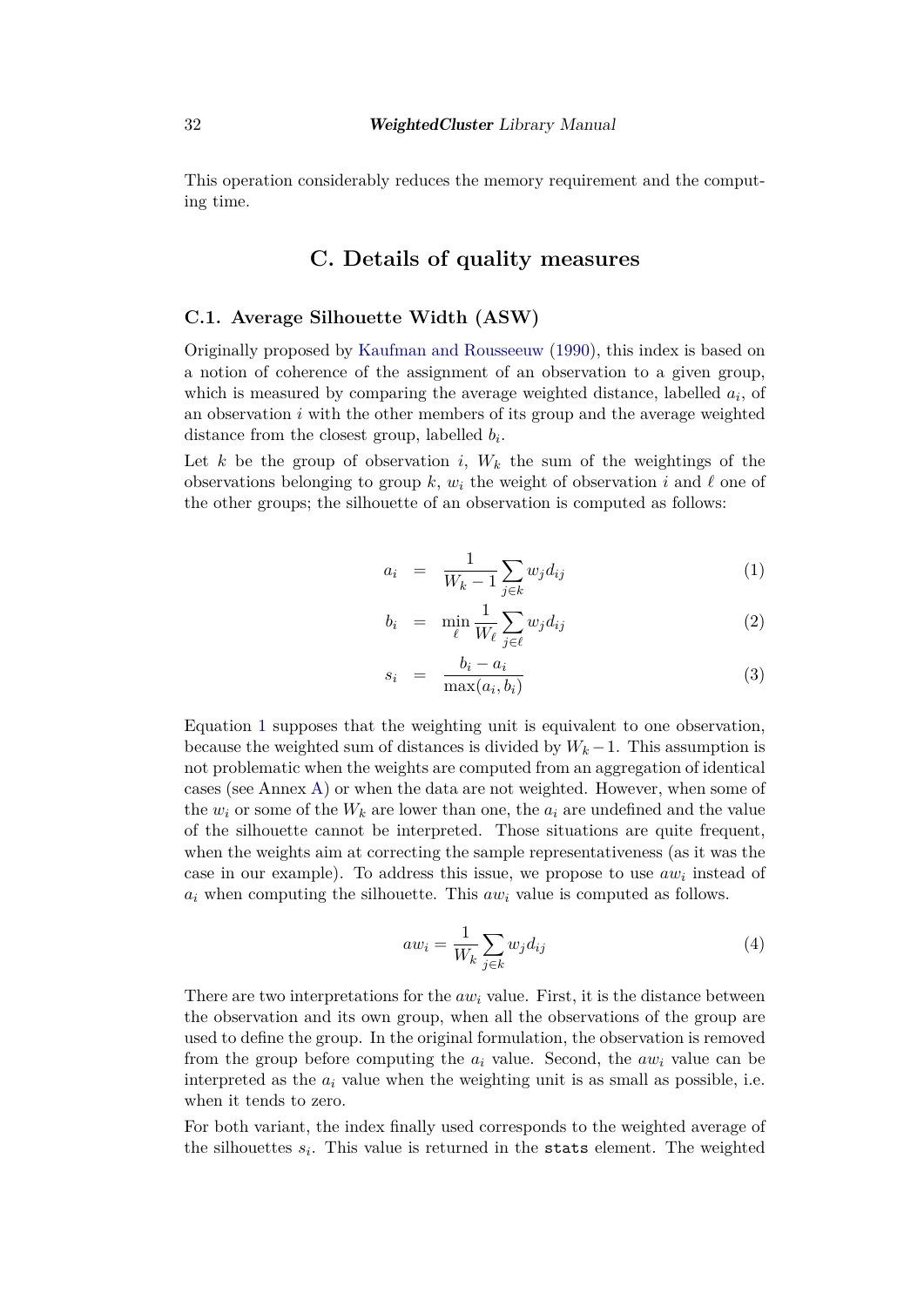average of the silhouettes of each group is given in the ASW element and measures separately the coherence of each group.

#### **C.2. C index (HC)**

Developed by [Hubert and Levin](#page-26-12) [\(1976\)](#page-26-12), this index compares the partition obtained with the best partition that could be obtained with this number of groups and this distance matrix. The index ranges between 0 and 1, with a small value indicating a good partition of the data. More formally, it is defined as follows. Let *S* be the sum of the within-group distances weighted by the product of the weights of each observation, *W* the sum of the weights of the within-group distances, *Smin* the weighted sum of the *W* smallest distances, and *Smax* the weighted sum of the *W* greatest distances:

$$
C_{index} = \frac{S - S_{min}}{S_{max} - S_{min}}\tag{5}
$$

### **C.3. "Hubert's Gamma" (HG, HGSD) and "Point Biserial Correlation" (PBC)**

These indexes measure the capacity of a partition to reproduce the distance matrix by computing the association between the original distance *d* and a second matrix  $d_{\text{bin}}$  taking the value 0 for observations classified in the same partition and 1 otherwise. To use the weightings, we use *Wmat*, the matrix of the product of the weightings  $W_{ij}^{mat} = w_i \cdot w_j$ .

[Hubert and Arabie](#page-26-10) [\(1985\)](#page-26-10) suggest measuring this association by Goodman and Kruskal's Gamma (HG) or Somers' D (HGSD) to take account of the ties in the distance matrix. WeightedCluster uses the following formulae based on the fact that  $d_{bin}$  takes only two different values. Let  $T$  be the weighted cross table between the values of *d* in rows ( $\ell$  rows) and of  $d_{bin}$  in two columns (0 or 1) computed by using the weightings  $W<sup>m</sup>at$ ; the number of concordant pairs *C*, the number of discordant pairs *D* and the number of ties on *d E* are defined as follows:

$$
C = \sum_{i=1}^{\ell} \sum_{i'=1}^{i-1} T_{i'0} \qquad D = \sum_{i=1}^{\ell} \sum_{i'=1}^{i-1} T_{i'1} \qquad E = \sum_{i=1}^{\ell} T_{i0} + T_{i1}
$$
  
\n
$$
HG = \frac{C - D}{C + D} \qquad HGSD = \frac{C - D}{C + D + E}
$$

<span id="page-32-0"></span>[Hennig and Liao](#page-25-8) [\(2010\)](#page-25-8) suggest using Pearson's correlation instead, a solution also known as "Point Biserial Correlation" (PBC equation [6\)](#page-32-0) [\(Milligan and](#page-26-9) [Cooper 1985\)](#page-26-9). Let  $s_d$  and  $s_{d_hin}$  be the standard deviation weighted by  $W^{mat}$ of *d* and  $d_{bin}$  respectively,  $s_{d,d_{bin}}$  the covariance weighted by  $W^m a t$  between *d* and *dbin*; this correlation is computed as follows:

$$
PBC = \frac{s_{d,d_{bin}}}{s_{d_{bin}} \cdot s_{d_{bin}}} \tag{6}
$$